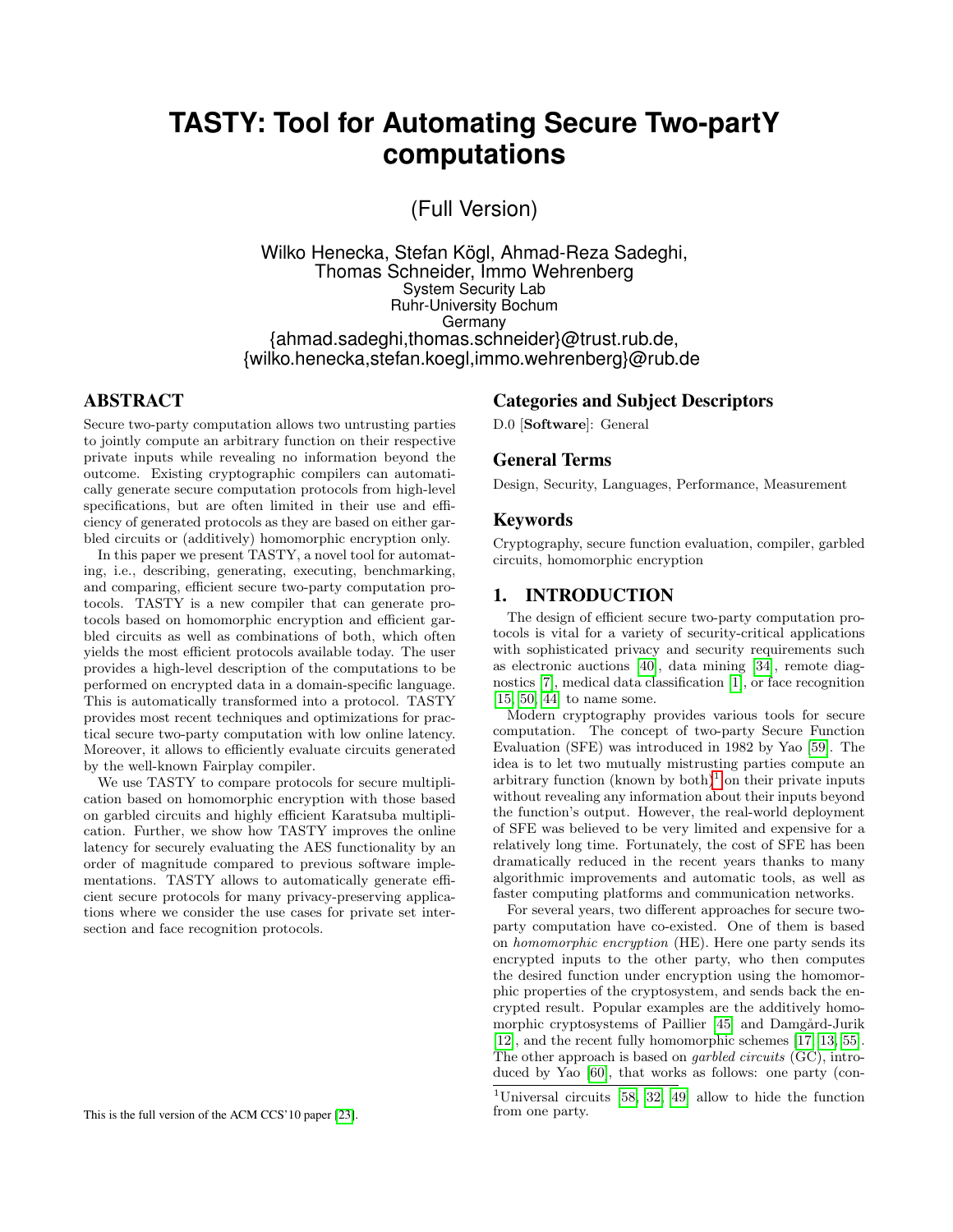structor) "encrypts" the circuit (using symmetric keys), the other party (evaluator) obliviously obtains the keys corresponding to both parties' inputs and the garbled circuit, and is able to decrypt the corresponding output value. Both approaches have their respective advantages and disadvantages, i.e., GC requires to transfer the garbled circuit (communication complexity is at least linear in the size of the circuit) but allows to pre-compute almost all expensive operations resulting in a low latency of the online phase, whereas most HE schemes require relatively expensive public-key operations in the online phase but can result in a smaller overall communication complexity.

In the recent years several cryptographic compilers and specification languages have been proposed that, after a programmer has manually mapped an existing algorithm to integer arithmetics, automatically compile this into SFE protocols. We will give an overview on such previous works in §[1.2.](#page-1-0) However, such tools are currently restricted to generating protocols based on only one SFE paradigm, i.e., use either garbled circuits (GC) or homomorphic encryption (HE), which often results in protocols with suboptimal efficiency. For instance HE allows efficient addition and multiplication of large values (as confirmed by our implementation results in §[5.1.2\)](#page-9-0), whereas GCs are better for non-linear functionalities such as comparison [\[31\]](#page-12-8). By combining both approaches, relatively efficient protocols can be obtained when designing privacy-preserving applications, e.g., remote diagnostics [\[7\]](#page-11-0), classification [\[1\]](#page-11-1), or face recognition [\[50\]](#page-13-0).

The main goal of this work is the design and implementation of the first compiler, we call TASTY, that can automatically generate efficient protocols based on homomorphic encryption (HE) and garbled circuits (GC) as well as combinations of both from a high-level description of the protocol.

Finally, we would like to stress that although fully homo-morphic encryption schemes have emerged recently [\[17,](#page-12-5) [13,](#page-12-6) [55\]](#page-13-4), they are still not efficient enough to be used in practical applications. Nevertheless, they could be integrated into our compiler framework once they are efficient enough.

### 1.1 Our Contribution and Outline

In this paper, we present the following contributions in the respective sections.

SFE Compiler: We present TASTY, a tool that allows to automatically generate, benchmark and compare the performance of efficient two-party SFE protocols in the semi-honest model (§[4\)](#page-5-0). We show how TASTY is related to, improves over, and can be combined with existing tools for automatic generation of (two-party) SFE protocols (§[1.2\)](#page-1-0).

Specification Language: TASTYL, the TASTY input Language, allows to describe SFE protocols as sequence of operations on encrypted data based on combinations of Garbled Circuits (GC) and Homomorphic Encryption (HE). We review the underlying theoretical framework for such modularly composed SFE protocols [\[31\]](#page-12-8) in §[2.](#page-2-0) TASTYL is based on the Python programming language and hides technical cryptographic details from the programmer (§[4.1\)](#page-6-0).

Efficient Building Blocks: TASTY implements efficient building blocks for HE and GC which allow to shift most of the complexity into the less time critical setup phase resulting in SFE protocols with a low-latency online phase (§[4.3\)](#page-7-0). While the implemented techniques have been known before, their combination and implementation in a single package is unique and useful. We show how the combination of these techniques speeds up the online phase for secure evaluation of AES (a large circuit with more than 30, 000 gates) compared to the currently fastest software implementation of GCs [\[48\]](#page-13-8) from 5 s to only 0.5 s, while the total costs for setup plus online phase stay almost the same (§[5.2\)](#page-10-0).

Circuit Optimizations: Additionally, TASTY has builtin tools for on-the-fly generation and minimization of boolean circuits (§[4.3\)](#page-7-0). As new circuit building block we implement fast multiplication circuits based on Karatsuba method [\[28\]](#page-12-9) that are more efficient than textbook multiplication (used in previous SFE tools), already for 20 bit numbers; for multiplication of 128 bit values, it is more efficient by 45% (§[5.1.1\)](#page-8-0).

Benchmarking: Using TASTY, we obtain measurements for a detailed performance comparison of multiplication protocols based on GCs with those based on HE. Our experiments show that GC-based multiplication has large communication and time complexity in the setup phase, but results in a more efficient online time than HE-based multiplication for small values  $(\S 5.1.2)$  $(\S 5.1.2)$ . In particular, multiplication of two garbled values with bitlength  $\ell \leq 16$  bits requires less online communication and time than the multiplication of two homomorphically encrypted values for short-term security.

Applications: We show that TASTY is a usable and useful tool for describing and automatically generating efficient protocols for several privacy-preserving applications. We implemented set intersection and face recognition (§[3\)](#page-4-0).

The paper is concluded with an overview on future work which could be based on the TASTY framework (§[6\)](#page-11-2).

#### <span id="page-1-0"></span>1.2 Related Work

While the theoretical foundations of two-party Secure Function Evaluation (SFE) have been laid already in the eighties [\[59,](#page-13-2) [60\]](#page-13-5), recent optimizations and prototype implementations show that SFE is ready to be used in practical applications (e.g., [\[35,](#page-12-10) [48\]](#page-13-8)). To allow the deployment of SFE in a wide range of privacy-preserving applications it is not only important to maximize the efficiency of SFE protocols, but also to make SFE usable by automatically generating protocols from high-level descriptions. For this, several frameworks for SFE consisting of languages and corresponding tools have been developed in the last years. We review these proposals briefly in the following.

Existing SFE frameworks can be divided into three classes on different abstraction levels as summarized in Table [1.](#page-1-1)

Abstraction Level Primitives **Function Description**  $\boxed{I/O}$ , computation Protocol Description  $I/O$ , enc/dec, computation under encryption Protocol Implementation | I/O, protocols, messages, cryptographic primitives

<span id="page-1-1"></span>Table 1: Abstraction Levels for Automatic Generation of SFE Protocols

Function Description languages allow to specify what function should be computed securely. The function is described in a domain-specific high-level programming language which allows programmers to write programs using SFE without any expert knowledge about SFE. Functions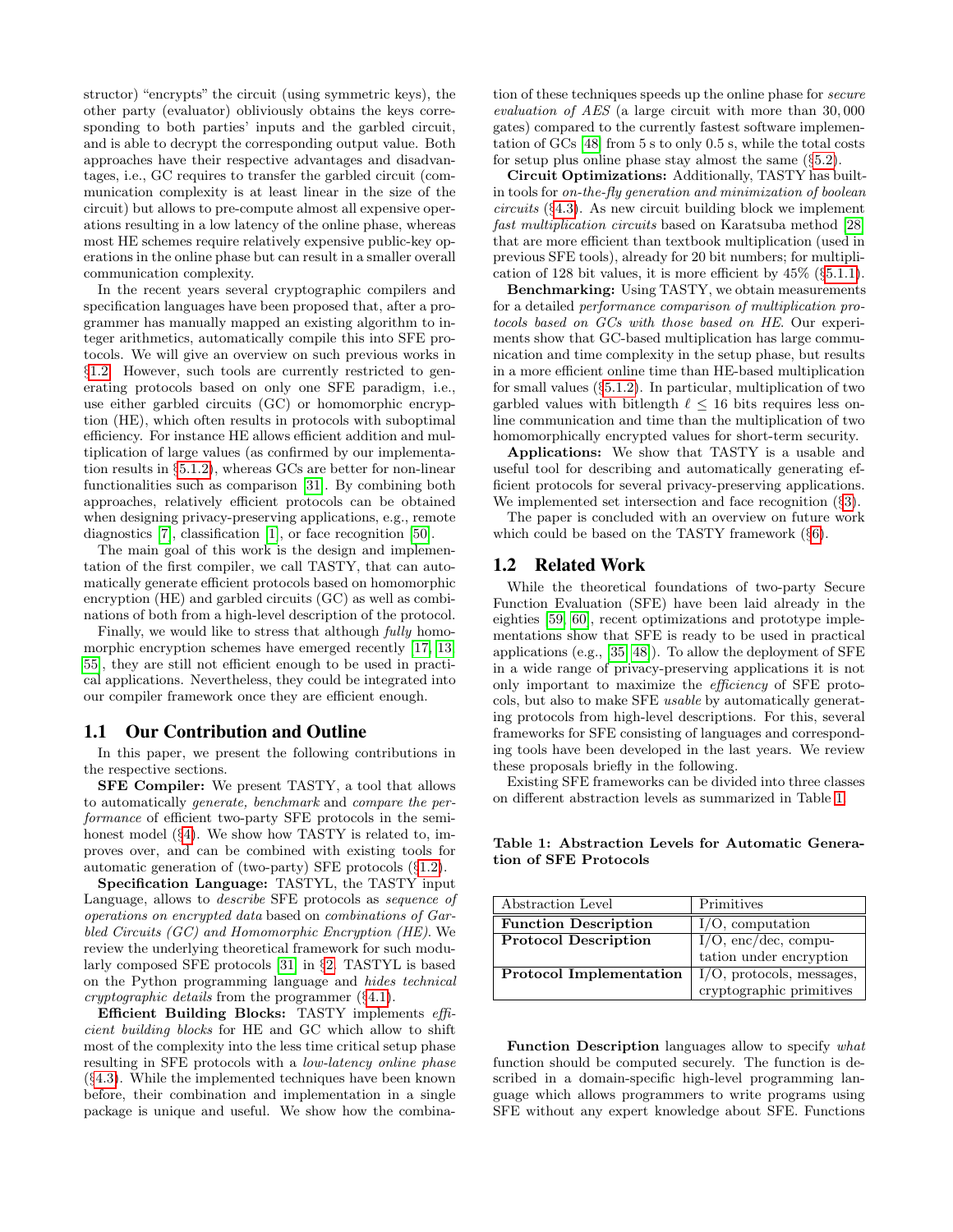described in such languages can then be (formally) analyzed to ensure security of the function (e.g., no information leak to the other party) and are compiled (potentially through lower-level SFE languages) into SFE protocols. Examples are Fairplay's Secure Function Definition Language (SFDL) [\[37,](#page-12-11) [3\]](#page-11-3) which can be compiled to boolean circuits (see below), or the Secure Multiparty Computation Language (SMCL) [\[42\]](#page-12-12) and its Python-based successor PySMCL [\[41\]](#page-12-13) which allow compilation into arithmetic circuit-based secure multiparty computation (SMPC) protocols such as the Virtual Ideal Functionality Framework (VIFF) [\[11\]](#page-11-4).

Protocol Description languages allow to specify how the SFE protocol is composed as sequence of basic operations on encrypted (or secret-shared data). Examples (described in more detail below) are VIFF [\[11\]](#page-11-4), the Secure Multiparty Computation language (SMC) [\[43,](#page-13-9) [54\]](#page-13-10), Sharemind [\[5\]](#page-11-5), and the compiler of MacKenzie et al. [\[36\]](#page-12-14). These languages allow to specify SFE protocols while abstracting away the details of the underlying cryptographic protocols. The language and compiler we present in this paper also fall into this class. However, in contrast to previous works which were restricted to using homomorphic encryption only, our compiler TASTY allows arbitrary combinations of computations under encryption based on garbled circuits and/or homomorphic encryption for highly efficient SFE protocols.

Protocol Implementation languages allow to describe how exactly the target SFE protocol is composed as sequence of basic cryptographic protocol building blocks. They reside at the lowest level of the abstraction hierarchy and require a substantial amount of expert knowledge in cryptographic protocol design. For example the L1 language [\[52\]](#page-13-11) allows to describe secure computation protocols as sequence of basic primitives such as oblivious transfer (OT), homomorphic encryption/decryption, creation and evaluation of garbled circuits, and messages to be exchanged. Qilin [\[38\]](#page-12-15) is a Java library for rapid prototyping of cryptographic protocols which currently provides common cryptographic protocols (e.g., OT [\[39\]](#page-12-16) and coin flipping) using cryptographic primitives (e.g., Pedersen Commitment [\[47\]](#page-13-12) and ElGamal [\[14\]](#page-12-17)) implemented with elliptic curves.

Next we describe SFE frameworks which are closely related to ours. In contrast to TASTY, the existing SFE frameworks are based on either garbled circuits (GC) or homomorphic encryption (HE), but not combinations of both.

Garbled Circuits (GC). The most prominent example for automatic generation of SFE protocols is Fairplay [\[37\]](#page-12-11) which is based on GCs. Fairplay provides a high-level function description language, SFDL, which allows to specify the function to be computed securely, i.e., the inputs and outputs of the involved parties, and how the outputs are to be computed from the inputs. The language resembles a simplified version of a hardware description language, such as Verilog or  $VHDL<sup>2</sup>$  $VHDL<sup>2</sup>$  $VHDL<sup>2</sup>$ , and supports types, variables, functions, boolean operators  $(\wedge, \vee, \oplus, \dots)$ , arithmetic operators  $(+, -)$ , comparison  $(<, \geq, =, \dots)$  and control structures like if-then-else or for-loops with constant range. The Fairplay compiler compiles and optimizes an SFDL program into a boolean circuit which is stored in a file. The circuit can then be evaluated using the Fairplay runtime environment, two Java programs which securely evaluate the circuit using Yao's garbled circuit protocol, communicating over a TCP socket. Fairplay is supplemented by FairplayMP [\[3\]](#page-11-3), a multi-party version of Fairplay suited for three or more parties with the more powerful SFDL 2 input language (with support for ∗, / and generic functions) and a corresponding circuit compiler. TASTY can serve as efficient runtime environment for the Fairplay compiler suite, i.e., it allows to read in circuits generated by the FairplayMP compiler from SFDL 2 programs<sup>[3](#page-2-2)</sup> and optimizes these for efficient secure evaluation with state-of-the-art GC evaluation techniques.

Homomorphic Encryption (HE). VIFF [\[11\]](#page-11-4), the Virtual Ideal Functionality Framework, is an open source framework written in Python for specifying secure multi-party computation (SMPC) protocols as a sequence of operations performed on secret-shared (i.e., encrypted) data. While VIFF was mainly designed for secret-sharing based SMPC protocols with three or more parties, it also offers a twoplayer runtime based on the additively homomorphic Paillier cryptosystem [\[45\]](#page-13-3). Using operator overloading, VIFF allows the programmer to express a desired secure computation directly as standard arithmetic without knowing about the used protocol. Indeed, TASTYL, the input language of our compiler, is inspired by the VIFF language, but additionally allows to combine HE with GC-based computations.

In contrast to general-purpose compilers such as Fairplay, VIFF, and TASTY, the compilers described below are built for specific application scenarios, e.g., use specific number representations [\[36,](#page-12-14) [5\]](#page-11-5) or require  $n \geq 3$  parties [\[43,](#page-13-9) [54,](#page-13-10) 5]:

The compiler of MacKenzie et al. [\[36\]](#page-12-14) implements secure two-party computations over values which are secret-shared between both parties using  $\binom{2}{2}$  secret-sharing over a prime field. The computations are composed as sequence of basic operations on the shared data (e.g., addition or multiplication). The compiler can be used for specific functions such as cryptographic primitives defined over prime fields, e.g., signatures or encryption schemes, where the secret key is shared between both parties.

SMC [\[43,](#page-13-9) [54\]](#page-13-10), the Secure Multiparty Computation language, provides a declarative language for describing SMPC based on constraint programming. A program is distributed among the parties in the computation along with an interpreter, each party gives its secret inputs and the interpreter calculates the result. Computations are specified as arithmetic circuits and at least 3 parties are required as the underlying multiplication protocol is based on the BGW protocol [\[4\]](#page-11-6). Sharemind [\[5\]](#page-11-5) allows secure computation over the ring of 32-bit integers for three parties and provides an assemblylike programming language. As this setting is fixed and very specific it allows highly efficient protocols.

# <span id="page-2-0"></span>2. THEORETICAL BACKGROUND

In this section we summarize the framework for modular design of efficient two-party Secure Function Evaluation (SFE) protocols of [\[31\]](#page-12-8) on which TASTY is built.

Model. We concentrate on the semi-honest model, where both parties follow the protocol but try to infer additional information from the transcript of messages seen in the protocol. Far from trivial, this model covers many typical practical settings such as protection against insider attacks. Further, designing and evaluating the performance of protocols in the semi-honest model is a first stepping stone to-

<span id="page-2-1"></span><sup>2</sup>Very high speed integrated circuit Hardware Description Language

<span id="page-2-2"></span><sup>3</sup>FairplayMP's compiler can generate circuits for two parties.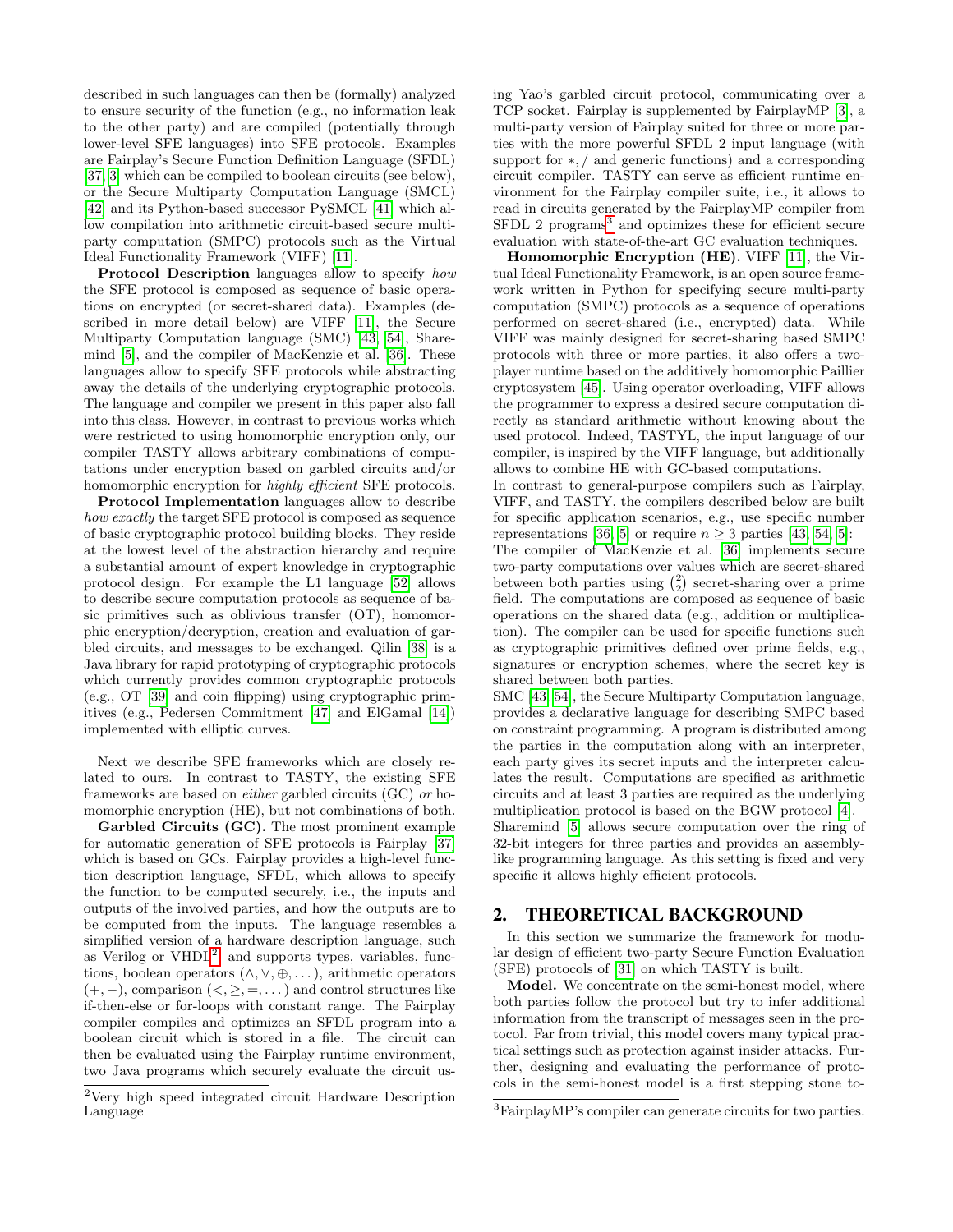wards protocols with stronger security guarantees. Indeed, most protocols and implementations of protocols for practical privacy-preserving applications focus on the semi-honest model [\[40,](#page-12-1) [7,](#page-11-0) [1,](#page-11-1) [15,](#page-12-3) [50,](#page-13-0) [44\]](#page-13-1). For a detailed discussion on the semi-honest model and its extensions we refer to [\[34,](#page-12-2) [31\]](#page-12-8).

Notation. We call the two semi-honest SFE participants *client*  $\mathcal C$  and *server*  $\mathcal S$ . This naming choice is influenced by the asymmetry in the SFE protocols, which fits into the client-server model. We stress that, while in most reallife two-party SFE scenarios this client-server relationship in fact exists, we do not limit ourself to this setting.

**Function Representations.** Given a function  $f$  that should be computed securely, the first task during the design of the corresponding SFE protocol is to find a suitable representation for f. Well-established representations which allow efficient SFE protocols are boolean circuits and arithmetic circuits as shown in Fig.  $1<sup>4</sup>$  $1<sup>4</sup>$  $1<sup>4</sup>$  The representation determines the size of the function, e.g., multiplication can be expressed as arithmetic circuit with a single multiplication gate while its representation as boolean circuit is substantially larger (cf. §[5.1\)](#page-8-1). As described in §[2.2,](#page-3-2) the online phase for SFE of boolean circuits is substantially more efficient than SFE of arithmetic circuits, so especially non-linear functions such as comparisons benefit from boolean circuits [\[30\]](#page-12-18). The framework of [\[31\]](#page-12-8) allows to modularly compose functions from building blocks which are compactly represented as boolean or arithmetic circuits and then convert back and forth between the representations under encryption.



<span id="page-3-0"></span>Figure 1: Function Representations

In the following, we summarize efficient methods for SFE of arithmetic and boolean circuits, and conversions between them which are implemented in TASTY. For a comprehensive description we refer to [\[31\]](#page-12-8) and list the specific primitives implemented in TASTY in §[4.3.](#page-7-0)

# <span id="page-3-3"></span>2.1 Homomorphic Encryption: SFE of Arithmetic Circuits

Additively homomorphic encryption schemes (e.g., [\[45,](#page-13-3) [12\]](#page-12-4)) are semantically secure encryption schemes with plaintext space  $P$  and ciphertext space  $C$  that allow addition under encryption: The operation  $+$  can be computed on plaintexts by defining a corresponding operation  $\boxplus$  on ciphertexts which satisfies  $\forall x, y \in P : \llbracket x \rrbracket \boxplus \llbracket y \rrbracket = \llbracket x + y \rrbracket$ . This naturally allows for multiplication with a plaintext constant  $a$  using repeated doubling and adding:  $\forall a \in \mathbb{N}, x \in P : a[[x]] = [[ax]].$ We write  $\llbracket x \rrbracket$  for homomorphic encryption of plaintext x.

SFE of arithmetic circuits can be naturally based on additively homomorphic encryption as follows: Client  $\mathcal C$  generates a key-pair for the homomorphic cryptosystem and sends the public key together with his inputs encrypted under the public key to server  $S$ .  $S$  uses the homomorphic property to evaluate the arithmetic circuit on the encrypted data. If the cryptosystem is only additively homomorphic, multiplication under encryption requires the help of  $\mathcal C$  in a single round of interaction (details in [\[31\]](#page-12-8)). Finally,  $S$  sends the encrypted outcome of the computation back to  $\mathcal C$  who can decrypt. As often the maximum size of elements in the plaintext space (e.g.,  $P = \mathbb{Z}_n$  with RSA modulus n for the Paillier cryptosystem [\[45\]](#page-13-3)) is substantially larger than the size of encrypted values,  $S$  can pack multiple values under encryption using Horner's method before sending them to  $\mathcal C$ to reduce communication and number of decryptions by  $C$ .

As described in [\[31\]](#page-12-8), the interactive approach for multiplication currently results in faster SFE protocols than using schemes which also provide one (e.g., [\[6,](#page-11-7) [18\]](#page-12-19)) or arbitrary many (e.g., [\[17,](#page-12-5) [13,](#page-12-6) [55\]](#page-13-4)) multiplications under encryption, called fully homomorphic encryption. Such schemes could be integrated in TASTY in future work as described in §[6.](#page-11-2)

#### <span id="page-3-2"></span>2.2 Garbled Circuits: SFE of Boolean Circuits

Garbled circuits (GC) are an efficient method for SFE of boolean circuits. The general idea of GCs, going back to Yao [\[60\]](#page-13-5), is to encrypt (garble) each wire with a symmetric encryption scheme. In contrast to homomorphic encryption (cf. §[2.1\)](#page-3-3), the encryptions/garblings here cannot be operated on directly, but require helper information which is generated and sent to  $\mathcal C$  in the setup phase in form of a garbled table for each gate. On the other hand, the online phase of GCs is highly efficient as it requires only symmetric cryptographic operations, e.g., the GC method of [\[48\]](#page-13-8) implemented in TASTY needs one invocation of SHA-256 per non-XOR gate (cf. §[4.3\)](#page-7-0).

On a high-level, Yao's GC protocol works as follows: In the setup phase, the *constructor* (server  $S$ ) generates an encrypted version of the function  $f$  (represented as boolean circuit), called *garbled circuit*  $\hat{f}$ . For this, he assigns to each wire  $W_i$  of f two randomly chosen garbled values  $\tilde{w}_i^0, \tilde{w}_i^1$ <br>(symmetric lows) that correspond to the respective values 0 (symmetric keys) that correspond to the respective values 0 and 1. Note that  $\tilde{w}_i^j$  does not reveal any information about<br>its plain value i as both keys look random. Then, for each its plain value  $j$  as both keys look random. Then, for each gate of  $f$ , the constructor creates helper information in form of a *garbled table*  $T_i$  that allows to decrypt only the output key from the gate's input keys. The garbled circuit  $\tilde{f}$  consists of the garbled tables of all gates and is sent to  $\mathcal C$  in the setup phase. Later, in the online phase the evaluator (client C) obliviously obtains the garbled values  $\tilde{x}$  and  $\tilde{y}$ corresponding to the plain inputs x and y of C and S, respectively (see below). Afterwards,  $C$  evaluates the garbled circuit  $\tilde{f}$  on  $\tilde{x}, \tilde{y}$  by evaluating the garbled gates one-by-one using their garbled tables. Finally,  $C$  obtains the corresponding garbled output values  $\tilde{y}$  which allow S to decrypt them into the corresponding plain output  $z = f(x, y)$ .

For converting a plain input bit  $y_i$  of S into its garbled equivalent, S simply sends the key  $\tilde{y}_i^{y_i}$  to C. Similarly, C must obtain the garbled bit  $\tilde{x}_i$  corresponding to bis input must obtain the garbled bit  $\tilde{x}_i$  corresponding to his input bit  $x_i$ , but without S learning  $x_i$ . This can be achieved by running (in parallel for each bit  $x_i$  of x) a 1-out-of-2 *Oblivious Transfer (OT)* protocol. OT is a cryptographic protocol into which C inputs his choice bit  $b = x_i$  and S inputs two strings  $s^0 = \tilde{x}_i^0$  and  $s^1 = \tilde{x}_i^1$ . The protocol guarantees that  $\tilde{\mathcal{C}}$  obtains only the chosen string  $s^b = \tilde{x}_i^{x_i} =$ 

<span id="page-3-1"></span><sup>4</sup>Ordered Binary Decision Diagrams (OBDDs), an alternative function representation which also fits into the framework of [\[31\]](#page-12-8) is not implemented in TASTY yet.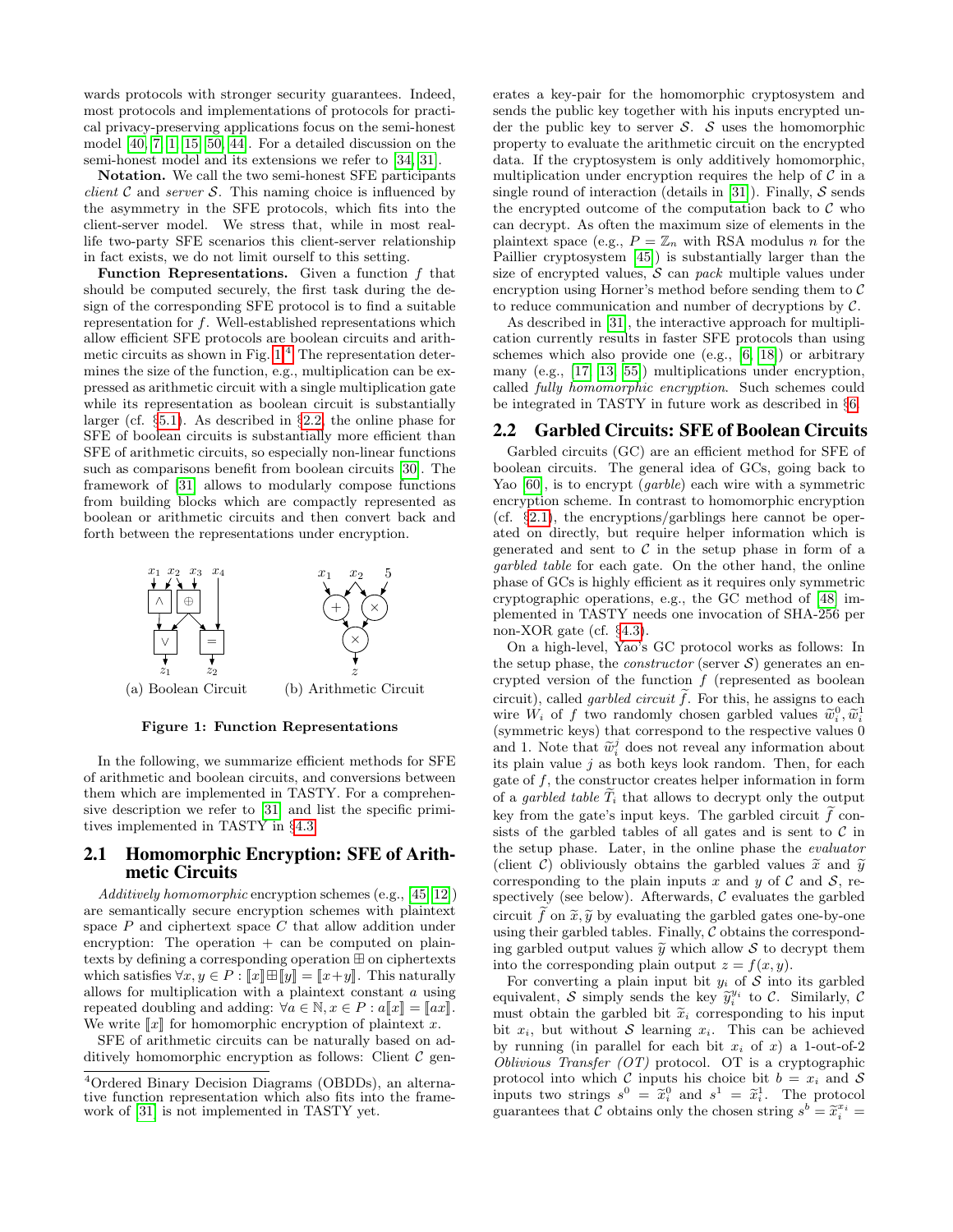$\tilde{x}_i$  while S learns no information on  $b = x_i$ . We summarize efficient instantiations for parallel OT later in §[4.3.](#page-7-0)

We emphasize that GCs cannot be evaluated twice, and refer to [\[33\]](#page-12-20) for a proof of security for Yao's protocol in the semi-honest model and to [\[31\]](#page-12-8) for a summary of different methods for constructing garbled tables and converting garbled outputs into plain values.

## 2.3 Hybrid SFE of Mixed Representations

The SFE framework proposed in [\[31\]](#page-12-8) allows to modularly compose SFE protocols as sequence of operations on encrypted data as shown in Fig. [2:](#page-4-1) Both parties have Plain Values as their inputs into the protocol. These plain values, denoted as  $x$ , are first encrypted by converting them into their corresponding encrypted value. A Garbled Value, denoted as  $\tilde{x}$ , held by client C or a *Homomorphic Value*, denoted as  $\llbracket x \rrbracket$  held by server S, depending on which operations should be applied. After encryption, the function is securely evaluated on the encrypted values, which may involve conversion of the encryptions into the respective other type of encryption (see below). Finally, the encrypted output values are revealed and can be decrypted by converting them into their corresponding plain output values. In the following we describe how to efficiently convert between the two types of encryptions.



<span id="page-4-1"></span>Figure 2: Hybrid SFE Protocols

Conversion between Garbled and Homomorphic **Values.** To convert an Homomorphic Value  $\llbracket x \rrbracket$  into a Garbled Value  $\tilde{x}$ , S adds a random mask r under homomorphic encryption, sends the blinded value  $\llbracket \bar{x} \rrbracket = \llbracket x \rrbracket \boxplus \llbracket r \rrbracket$  to C who decrypts and both parties evaluate a garbled subtraction circuit which takes off the random mask under "garbled encryption". A similar method can be used for converting a Garbled Value  $\tilde{x}$  into an Homomorphic Value  $\llbracket x \rrbracket$ . For details we refer to [\[31\]](#page-12-8).

# <span id="page-4-0"></span>3. SELECTED APPLICATIONS

In this section we show how the TASTY framework can be used to intuitively describe, and automatically generate and measure the performance of two privacy-preserving applications. We consider privacy-preserving set intersection (§[3.1\)](#page-4-2) and privacy-preserving face recognition (§[3.2\)](#page-4-3). A detailed description of TASTY and its input language TASTYL is given later in §[4;](#page-5-0) further performance results and the specs of the machines used in our performance measurements are given in §[5.](#page-8-2)

### <span id="page-4-2"></span>3.1 Privacy-Preserving Set Intersection

Privacy-preserving set intersection is a fundamental building block for many privacy-preserving applications such as privacy-preserving checking of no-flight list. We briefly summarize the HE-based set-intersection protocol of [\[16,](#page-12-21) [34\]](#page-12-2):

Two parties, client  $\mathcal C$  and server  $\mathcal S$ , have as inputs a set  $X = \{x_1, \ldots, x_m\}$  respectively  $Y = \{y_1, \ldots, y_n\}$ . The protocol should compute the intersection  $X \cap Y$  without revealing any other elements to the other party. The main idea behind this protocol is to encode X as a polynomial  $p(x)$ whose roots are the m values  $x_i$ , i.e.,  $p(x) = (x - x_1)(x (x_2)...(x-x_m) = \sum_{m} a_i x^i$ . C computes the coefficients  $a_i$ of  $p(x)$ , encrypts them separately using homomorphic encryption and then sends these ciphertexts to  $S$ . Then,  $S$ evaluates the polynomial  $p$  under homomorphic encryption:  $[p(y_i)] = [a_k] y_i^k \boxplus [a_{k-1}] y_i^{k-1} \boxplus \dots \boxplus [a_0]$ . This is done<br>officiently with Herner's method. Now, for each  $y_i \in V$ efficiently with Horner's method. Now, for each  $y_i \in Y$ , S picks a random value  $r_i$ , computes  $\llbracket \bar{y}_i \rrbracket = \llbracket r_i * p(y_i) + y_i \rrbracket$ , and sends it to  $C$ . If  $y_i$  is equal to an element in  $X$ , then this is an encryption of  $y_i$  (as  $p(y_i)$  evaluates to 0), and of a random element otherwise. C finally decrypts  $\llbracket \bar{y}_i \rrbracket$  into  $\bar{y}_i$ , and if  $\bar{y}_i \in X$ ,  $\mathcal C$  puts  $\bar{y}_i$  into the intersection set.

This protocol can be implemented in TASTYL as listed in Appendix §[A.](#page-13-13) The performance for random 32-bit inputs, measured automatically with TASTY, is shown in Table [2.](#page-4-4)

Table 2: Set Intersection of [\[16,](#page-12-21) [34\]](#page-12-2) with TASTY.

<span id="page-4-4"></span>

| Elements $(m = n)$  | 10                | 100      | 1,000            |
|---------------------|-------------------|----------|------------------|
| $\mathcal{C}$ setup | $153 \text{ ms}$  | $969$ ms | $9.3 \mathrm{s}$ |
| $S$ setup           | $194$ ms          | 1.6 s    | 15.8 s           |
| $\mathcal C$ online | $357 \text{ ms}$  | $7.2$ s  | 489 s            |
| $\mathcal S$ online | $216$ ms          | $6.2$ s  | 478 s            |
| Total send          | $19.6 \text{ kB}$ | $186$ kB | 1.86 MB          |

## <span id="page-4-3"></span>3.2 Privacy-Preserving Face Recognition

For privacy-preserving face recognition, client  $\mathcal C$  has a query face which should be searched in a database (DB) of faces held by server  $\mathcal S$  without disclosing any additional information on the queried face to  $S$  nor any information on the DB to  $\mathcal C$  (besides the size and the outcome of the computation). At the end,  $\mathcal C$  obtains either the index of the queried face in the DB, or  $\perp$  if no match was found.

We summarize the face recognition protocol of [\[50\]](#page-13-0) which evaluates the well-known Eigenface algorithm [\[57\]](#page-13-14) under encryption and can be divided into the following three phases: *Projection.* First, the query face  $\Gamma$  is projected into a lowdimensional eigenspace. This is done under homomorphic encryption as follows:  $\mathcal C$  encrypts  $\Gamma$  pixelwise and sends  $\llbracket \Gamma \rrbracket$ to  $S$  who performs the projection under encryption and obtains the encrypted projected query face  $\|\bar{\Omega}\|$ .

Distance. Then, the squared Euclidean distance  $\llbracket D_i \rrbracket$  =  $[(\Omega_i - \bar{\Omega})^2]$  between the projected face and all faces  $\Omega_i$  in  $S$ 's DB is computed under homomorphic oneruption S's DB is computed under homomorphic encryption.

*Minimum.* Finally, the minimum value of  $\{[[D_i]]\}$  is computed and, if smaller than a threshold  $\tau$  provided by  $\mathcal{S}$ , the corresponding index in the DB is revealed to  $C$ . Otherwise, no match was found and  $\perp$  is returned. The protocol of [\[50\]](#page-13-0) improves over [\[15\]](#page-12-3) by computing this phase with garbled circuits instead of homomorphic encryption.

The TASTYL code of this protocol is given in Appendix §[B.](#page-13-15) Performance. In the following we compare the performance of this protocol implemented in TASTY with its handoptimized implementation of [\[50\]](#page-13-0) and the original protocol of [\[15\]](#page-12-3) based on HE only. As previous works we perform our measurements with ultra-short term security parame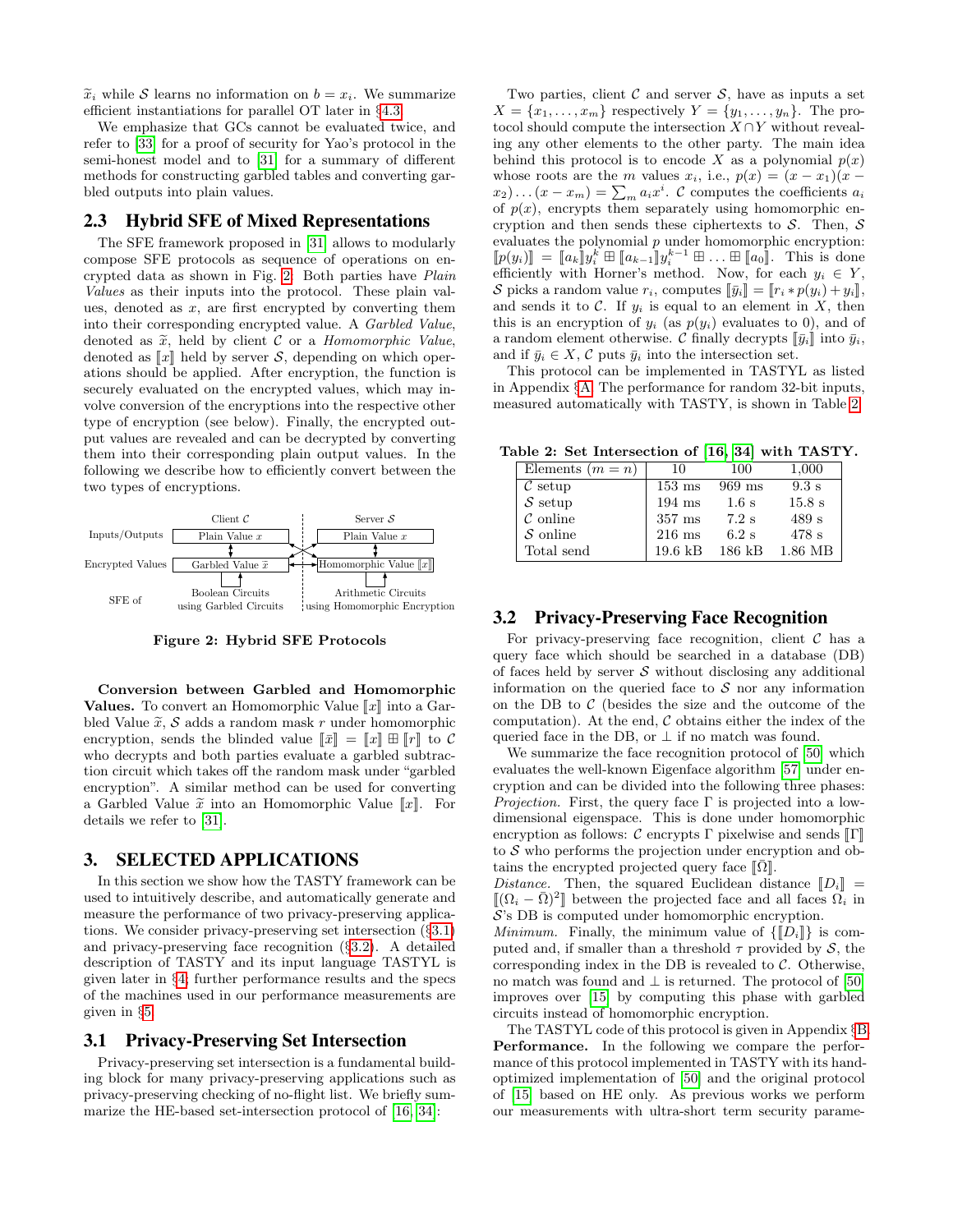ters (cf. Table [4\)](#page-8-3). The results are summarized in Table [3](#page-5-1) and visualized in Fig. [3](#page-5-2) (time) and Fig. [4](#page-5-3) (communication).

Setup Phase. While [\[50\]](#page-13-0) focused on the online phase only, we also provide performance measurements for the setup phase. As expected, both time and communication of the setup phase grow linearly in the DB size (corresponding to linear circuit size and number of OTs). A constant overhead is needed for pre-computing random masks for HE ( $\approx 20s$ ). The setup phase is less efficient than that of the HE-only protocol of [\[15\]](#page-12-3) as GCs need to be generated and transferred.

Online Phase. When comparing the online time of the protocol generated by TASTY with the hand-optimized implementation of [\[50\]](#page-13-0) we observe that they mostly differ by a constant overhead. In fact, the online phase is dominated by homomorphically encrypting the vector  $\Gamma$  in the projection phase which is not yet optimized in TASTY. For the online communication complexity we observe that data serialization in TASTY, which is also not optimized yet, requires approximately twice as much data as the theoretical lower bound of the protocol of [\[50\]](#page-13-0). Still, even without further serialization optimizations, the online communication complexity outperforms that of [\[15\]](#page-12-3) already for databases with slightly more than 200 faces. We note that the communication complexity of [\[15\]](#page-12-3) closely matches the theoretical lower bound, i.e., their serialization cannot be optimized further.

<span id="page-5-1"></span>Table 3: Hybrid Face Recognition with TASTY

|                               |       | Time in s |        | Communication<br>in MBytes |        |
|-------------------------------|-------|-----------|--------|----------------------------|--------|
|                               |       | Setup     | Online | Setup                      | Online |
| $\left\lceil 15 \right\rceil$ | 320   | 22        | 18     |                            | 7.3    |
| [50]                          | 320   |           | 8.4    |                            | 2.8    |
| <b>TASTY</b>                  | 320   | 38.1      | 41.5   | 3.3                        | 5.9    |
| [50]                          | 1,000 |           | 13     |                            | 3.5    |
| <b>TASTY</b>                  | 000   | 83.4      | 56.2   | 10.2                       | 6.8    |



<span id="page-5-2"></span>Figure 3: Hybrid Face Recognition: Times

SCiFI - a system for secure face identification. We note that the recent face recognition system of [\[44\]](#page-13-1), consisting of a novel recognition algorithm which was co-designed together with a highly efficient SFE protocol, is more accurate and efficient than Eigenface-based protocols.



<span id="page-5-3"></span>Figure 4: Hybrid Face Recognition: Communication

# <span id="page-5-0"></span>4. TASTY

In this section we present TASTY, our tool for describing and automatically generating, benchmarking, and evaluating hybrid secure two-party computation protocols.

Design Goals. TASTY was designed and developed to meet the following goals:

- 1. SFE protocols are programmed in TASTYL, an intuitive high-level language for describing the protocol as sequence of operations on encrypted data (cf. §[4.1\)](#page-6-0).
- 2. TASTY allows to test, benchmark and compare the performance of the generated SFE protocols (cf. §[4.2\)](#page-7-1).
- 3. The generated SFE protocols aim at minimizing the latency of the online phase, i.e., the time from providing the inputs until obtaining the outputs. This is achieved by using a combination of highly efficient primitives and pre-computations (cf. §[4.3\)](#page-7-0).

Architecture and Workflow (cf. Fig. [5\)](#page-6-1). The workflow for using TASTY is as follows:

- 1. Both users, client  $\mathcal C$  and server  $\mathcal S$ , agree on a *Protocol* Description of the SFE protocol in the TASTY input Language (TASTYL) as described in detail in §[4.1.](#page-6-0)
- 2. Both users invoke TASTY's Runtime Environment (details later in §[4.2\)](#page-7-1), a program that can automatically analyze, run, test, and benchmark the SFE protocol:
	- (a) In the Analyzation Phase, the runtime environment checks the syntactical correctness of the protocol description, exchanges a hash of it to ensure that both parties run the same protocol, and analyzes the protocol to automatically determine which parts of the protocol can be pre-computed.
	- (b) In the Setup Phase, the parties pre-compute those parts of the protocol which are independent of their inputs, e.g., create/send garbled circuits and oblivious transfers (OT), see §[4.3](#page-7-0) for details.
	- (c) Finally, in the Online Phase, both parties provide their inputs to the computation, and the online part of the SFE protocol is executed (e.g., homomorphic encryptions and decryptions, online OTs, and evaluation of GCs) to jointly compute the respective outputs for both parties.
- 3. TASTY provides a tool to compare the performance costs of multiple SFE protocols as described in §[4.2.](#page-7-1)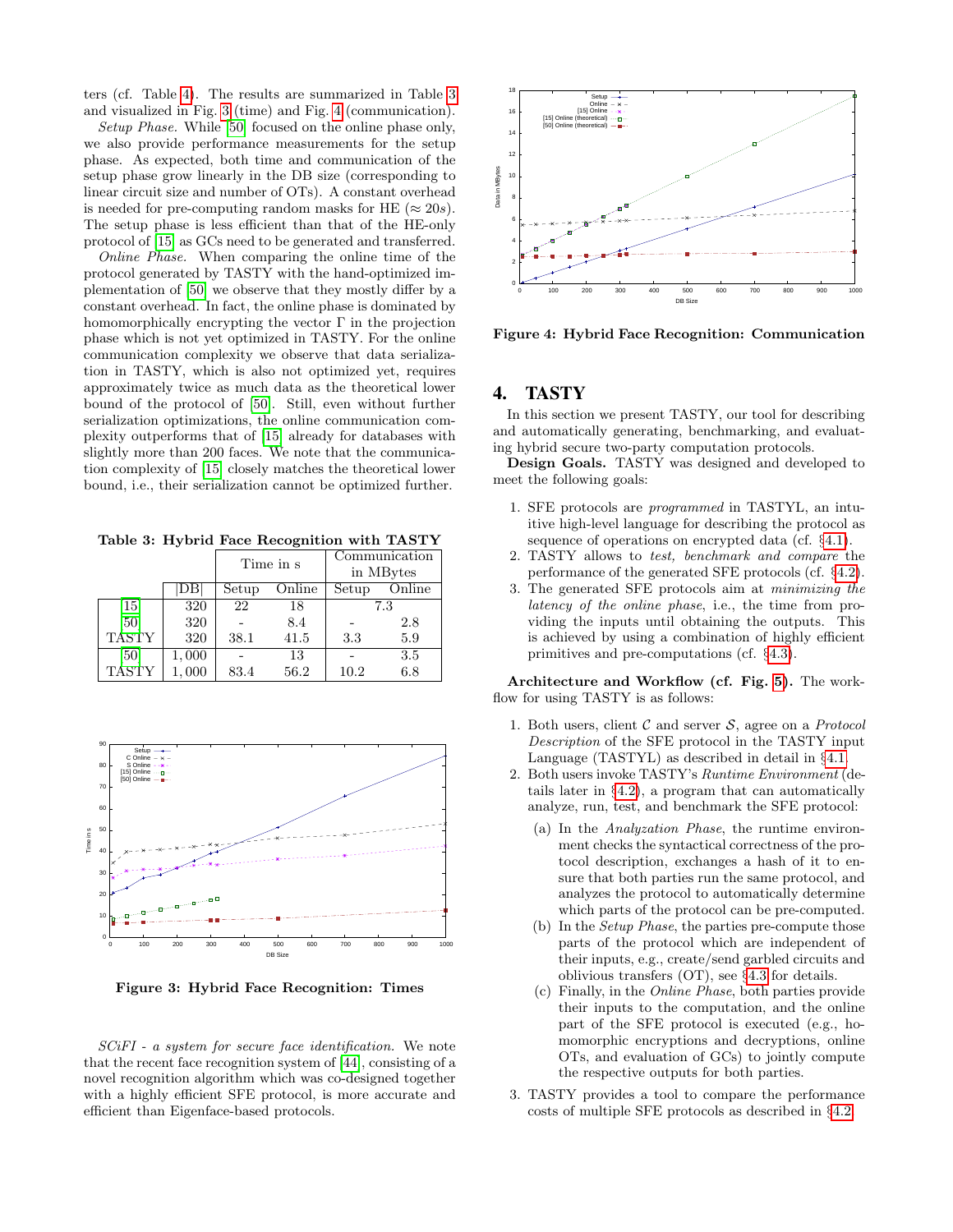

<span id="page-6-1"></span>Figure 5: Architecture and Workflow of TASTY

Implementation. We selected Python as implementation language for TASTY as it combines elements from both, object oriented and functional programming paradigms. In particular the built-in support for generators, a function which yields a value and can be resumed afterwards, was useful for intuitive programming of streamlined large data structures, e.g., for dynamic generation of circuits which allows TASTY to evaluate very large circuits. We successfully created and evaluated garbled circuits with  $2^{21}$  non-XOR gates in less than 14 minutes on the PCs used for the experiments in §[5.](#page-8-2)

#### <span id="page-6-0"></span>4.1 TASTY input Language (TASTYL)

TASTYL, the input language for TASTY, allows to formulate secure computations as sequence of operations on encrypted data, allowing to abstract away all details of the underlying cryptographic protocols. We start with an overview of the types and operators provided by TASTYL in §[4.1.1](#page-6-2) and explain the concrete syntax afterwards in §[4.1.2.](#page-6-3)

## <span id="page-6-2"></span>*4.1.1 Types and Operators*

The type system of TASTYL and the operators supported by each type are shown in Fig. [6.](#page-6-4) Each variable in TASTYL is either a scalar Value (cf. top half of Fig. [6\)](#page-6-4) or a Vector (cf. bottom half of Fig. [6\)](#page-6-4) which consists of N Values. They can be either unencrypted Plain Values/Vectors or encrypted Garbled or Homomorphic Values/Vectors.

All Values and Vectors provide the basic operators for (component-wise) addition, subtraction, and multiplication; Vectors also provide dot multiplication:  $\mathbf{v} \cdot \mathbf{w} = \sum_{i=1}^{N} v_i w_i$ .

Number Representation. Each Value has a bitlength  $\ell$ that represents the number of bits needed for its representation. Unsigned are unsigned integer values in the range [0,  $2^{\ell}$ ], *Signed* are signed integers in the range  $]-2^{\ell-1}, 2^{\ell-1}[^5,$  $]-2^{\ell-1}, 2^{\ell-1}[^5,$  $]-2^{\ell-1}, 2^{\ell-1}[^5,$ and Modular are elements in the plaintext space of the homomorphic cryptosystem, i.e.,  $\mathbb{Z}_n$  for Paillier.

In addition to the operations of Value/Vector, the plain/encrypted types support further operations and conversions:

Plain Value/Vector. Inputs and outputs of the two parties are Plain Values/Vectors. They can be chosen uniformly at random and provide additional operations (integer) divi-sion<sup>[6](#page-6-6)</sup> and comparison.



<span id="page-6-4"></span>Figure 6: TASTYL Types and Operators

Homomorphic Value/Vector. Unsigned, Signed and Modular Values/Vectors can be converted into and from homomorphically encrypted Homomorphic Values/Vectors of server S. While Unsigned and Modular values are mapped directly, for Signed values, the positive values are mapped to the elements  $0, 1, \ldots$  of the plaintext space of the underlying homomorphic cryptosystem, and the negative values to  $n-1, n-2, \ldots$  as described in [\[31\]](#page-12-8). Addition of two Homomorphic, and (dot) multiplication of a Homomorphic with a Plain Value/Vector provided by  $S$  is done non-interactively. (Dot) multiplication of two Homomorphic Values/Vectors requires one round of interaction.

Garbled Value/Vector. Unsigned/Signed Plain and Homomorphic Values/Vectors can be converted into and from Garbled Values/Vectors of client C. A Garbled Value can be compared with another one resulting in a Garbled Value of length one bit. This can be used to multiplex (mux) between two Garbled Values. Similarly, the minimum or maximum value and/or index of the components of a Garbled Vector can be determined as Garbled Value(s), e.g., min\_value computes the minimum value. For each operation on Garbled Values/Vectors, TASTY automatically infers the underlying garbled circuit.

#### <span id="page-6-3"></span>*4.1.2 Syntax and Example*

TASTYL is a subset of the Python language; we use the following example to explain its syntax and semantics.

Example (cf. Fig. [7\)](#page-7-2). Client  $C$  and server  $S$  have vectors **v** and **w** of  $N = 4$  unsigned 32-bit values as inputs. As output, C obtains  $\min_{i=1,...,N} (v_i \cdot w_i)$ . The products  $v_i \cdot w_i$ are computed with homomorphic encryption (HE) and the minimum with garbled circuits (GC).

This protocol can be directly formulated in TASTYL as shown in Fig. [7](#page-7-2) and described in the following: The protocol gets two parties client and server as inputs to whom the variables used throughout the protocol are bound (details below). At the beginning, two constants  $N = 4$  and  $L = 32$ are defined. Then, the input of  $C$ , client.v, is defined as an unsigned vector of bitlength  $L$  and dimension  $N$ , and read from standard input. Similarly, the input of  $S$ , server.w, is

<span id="page-6-5"></span><sup>&</sup>lt;sup>5</sup>Note, we exclude the value  $-2^{\ell-1}$  for signed integers to also allow sign-magnitude representation.

<span id="page-6-6"></span><sup>6</sup>Division raises an exception for division by zero or (the unlikely event of) a non-invertible Modular value.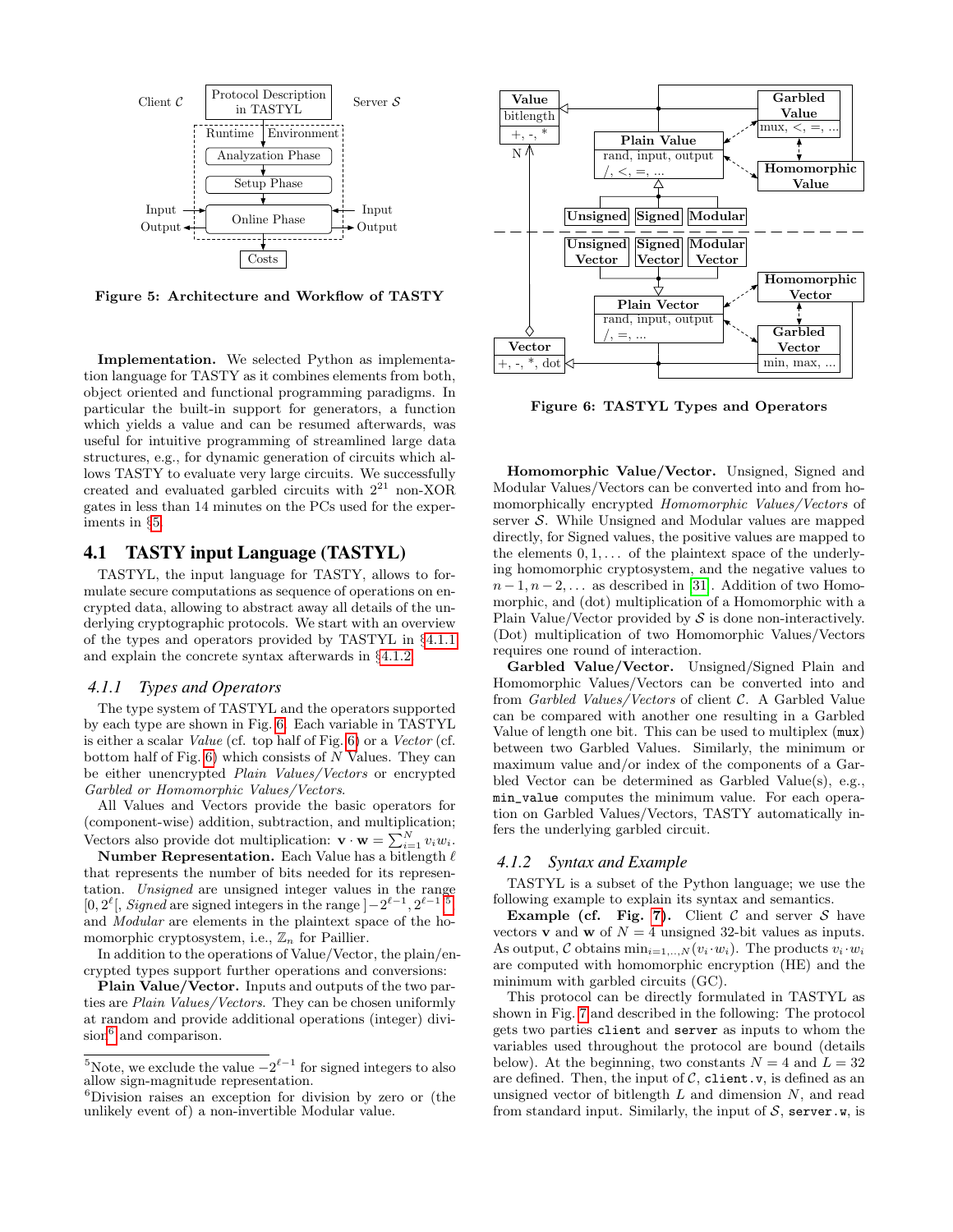```
# \rightarrow - coding: utf-8 -*def protocol(client, server):
    \overline{N} = 4L = 32# input of client\text{client.} v = \text{UnsignedVec}(\text{bitlen=L}, \text{ dim=N})client v input (desc=" enter values for v")
    # input of server
    s erver w = UnsignedVec (bitlen=L, dim=N)
    server.w. input (desc="enter value of our w")# convert unsigned to homomorphic vector
    client.hv = HomomorphicVec (val=client.v)
    s er v e r . hv \ll= client . hv
    # multiply vectors (component-wise)
    s erver .hx = server .hv * server .w
    # convert homomorphic to garbled vector
    client .gx \ll= GarbledVec (val=server .hx)
    # compute minimum value
     client . gmin = client . gx . min_value ()# convert garbled to unsigned value and output
     \text{client .} \text{min} = \text{Unsigned} (\text{val=client .} \text{gmin})client . min . output (desc="minimum value'')
```
<span id="page-7-2"></span>

defined and read. Then,  $\mathcal{C}'$ 's input vector client. v is converted into a homomorphic vector server. hv for  $S$  who multiplies this component-wise with his input vector server.w resulting in the homomorphic vector server.hx. This homomorphic vector is converted into a garbled vector client.gx and its minimum value client.gmin is computed. Finally,  $\mathcal C$  obtains the intended output by decrypting (converting) client.gmin into the unsigned value client.min.

Type Conversions. Types can be naturally converted into each other by providing them as input to the constructor of the target type, e.g., in Fig. [7,](#page-7-2) the unsigned vector client.v is converted into the homomorphic vector client.hv via client.hv=HomomorphicVec(val=client.v). The underlying conversion protocols are described in §[2.](#page-2-0)

Garbled Bit Manipulations. To allow manipulation of single bits, a Garbled Value gv can be converted back and forth into a list of *Garbled Bits* (= Garbled 1-bit Values):  $\text{gv}[i]$  yields the *i*-th garbled bit of  $\text{gv}(i = 0)$  is the least significant bit). Vice versa, a (unsigned) garbled  $m$ -bit value gv can be constructed from a list of  $m$  garbled bits, e.g.,  $gv = Garbled(val=[gb0,gb1]).$ 

Send Operator. The send operator  $\le$  transfers vari-ables between the parties, e.g., in Fig. [7,](#page-7-2) hv is sent from  $\mathcal C$  to S with server.hv  $\leq$  client.hv. When combined with a type conversion, the send operator invokes the corresponding conversion protocol, e.g., in Fig. [7,](#page-7-2) homomorphic vector hx held by  $S$  is converted into garbled vector  $gx$  held by  $C$ with client.gx <<= GarbledVec(val=server.hx).

Binding of Variables. While constants can be declared globally (e.g., N and L in Fig. [7\)](#page-7-2), each variable has to be assigned to one of the parties as an attribute.

Inferring Type and Length Automatically. For each operator, TASTY automatically infers the bitlength and type of the output variables from those of the input variables s.t. no overflow occurs. Homomorphic variables raise an exception if the result does not fit into the plaintext space of the homomorphic cryptosystem. For example, in Fig. [7](#page-7-2) the component-wise product of two vectors with N components of unsigned L-bit values results in the homomorphic vector server.hx with N components of unsigned 2L-bit values.

Multiple Outputs. Garbled circuits can also have multiple garbled output values written as comma separated list on the left side of the assignment operator, e.g., the garbled minimum value gv and its index gi can be computed as (client.gv, client.gi)=client.gx.min\_value\_index().

Circuits from File. TASTY allows secure evaluation of boolean circuits read from an external file, e.g., circuits generated by the FairplayMP compiler [\[3\]](#page-11-3). For this, the labels of the input- and output wires of the circuit are mapped to Garbled Values of corresponding bitlength. An example TASTYL file with the concrete syntax for evaluating a garbled file circuit is available at [\[56\]](#page-13-16).

#### <span id="page-7-1"></span>4.2 Tools

The TASTY framework provides the following tools to initialize, execute, and post-process TASTYL programs:

tasty\_init <path> creates a new directory which contains a file protocol.py with a template for the TASTYL program (the example program shown in Fig. [7\)](#page-7-2) and a file protocol.ini which contains default configuration parameters such as the intended security level (cf. Table [4\)](#page-8-3), or the IP address and port of the server.

tasty <options> <path> is the runtime environment of TASTY as explained in §[4](#page-5-0) (cf. Fig. [5\)](#page-6-1): it analyzes the TASTYL program in path, establishes a TCP/IP socket between server  $\mathcal S$  and client  $\mathcal C$ , and runs the setup phase and online phase of the SFE protocol. The option flags allow to overwrite the default parameters and to specify if run as server  $(-s)$  or as client  $(-c)$ .

Testing and Benchmarking. When invoked with the -d option, tasty runs in driver mode. Here, the TASTYL program is instrumented by a driver, an additional class written in protocol.py. The driver can invoke the protocol multiple times with varying static parameters (e.g., different bitlengths) and inputs to the TASTYL program; the outputs of the TASTYL program are sent back to the driver which allows to write functional test cases. The costs of each protocol run, i.e., detailed information on the transferred data and timings of the sub-tasks of the protocol phases, are written into a file which can be post-processed as described next.

tasty\_post <analyze\_script> <cost\_files> can postprocess the costs measured in one or more driver runs with an analyze script, e.g., average, print, or plot graphs [\[22\]](#page-12-22). All graphs in this paper were plotted with tasty\_post.

A concrete example for how to use TASTY's benchmarking capability is given in Appendix §[C.](#page-14-0)

#### <span id="page-7-0"></span>4.3 Primitives and Optimizations

In TASTY we implemented the following efficient primitives and automatic optimizations that allow to move expensive operations as pre-computations into the setup phase (cf. Fig. [5\)](#page-6-1) in order to achieve an online phase with low latency. The modular architecture of TASTY allows easy extension with other primitives as well. Due to the lack of space we mention the key-features of the used primitives and refer to the description in [\[31\]](#page-12-8) and the original papers for details.

Pre-Defined Security Levels. TASTY has pre-defined security levels following standard recommendations of NIST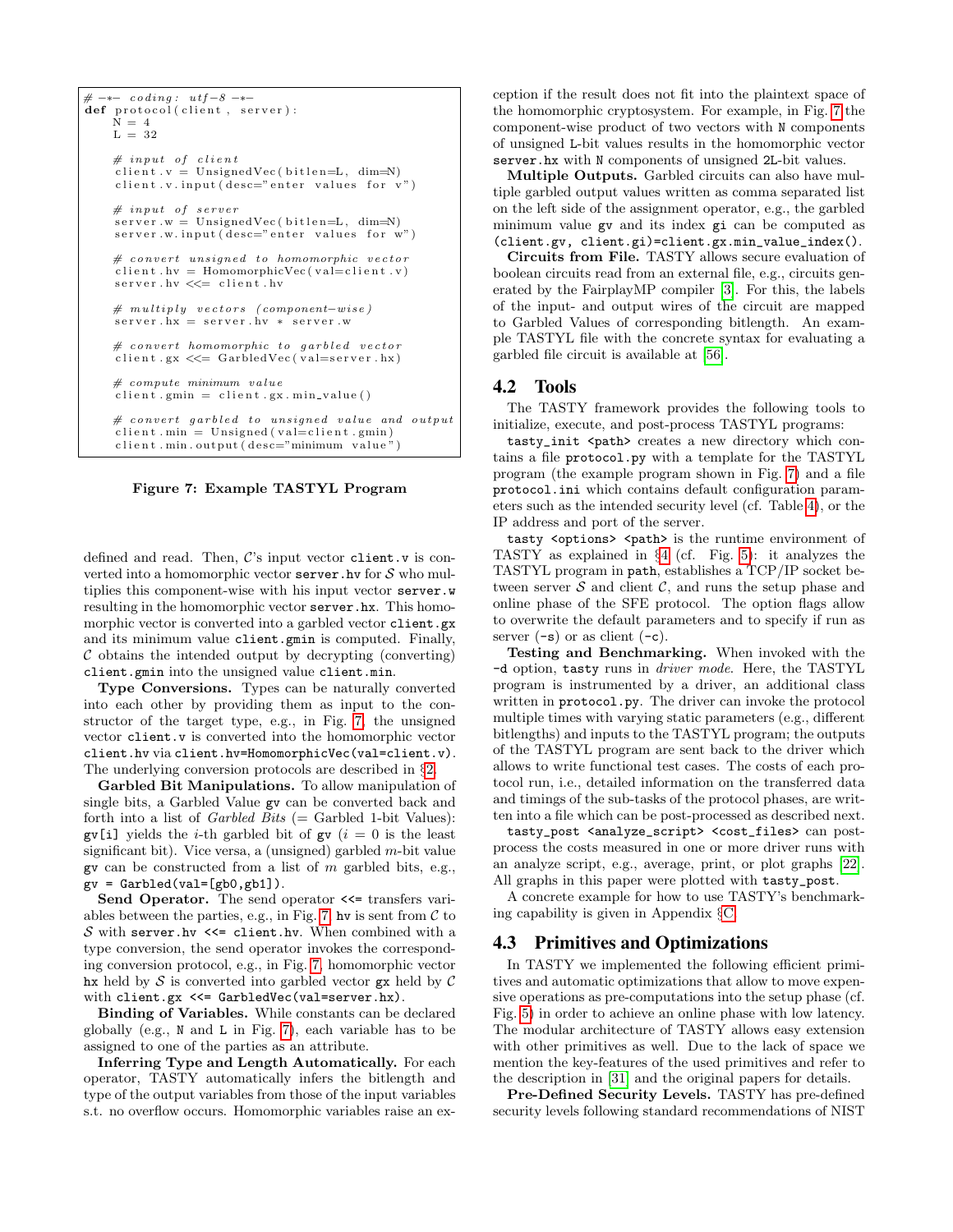and ECRYPT II [\[19\]](#page-12-23) as shown in Table [4.](#page-8-3) By using matching basic primitives both security and efficiency are optimized simultaneously. We use elliptic curves from the SECG standard [\[53\]](#page-13-17) and SHA-256 as cryptographic hash function.

<span id="page-8-3"></span>Table 4: Pre-Defined Security Levels in TASTY.

| Security Level | Symmetric/<br>Statistical | Asymmetric Curve [53] |                      |
|----------------|---------------------------|-----------------------|----------------------|
| ultra-short    | 80 bit                    | $1,248$ bit           | $\mathrm{secp160r1}$ |
| short          | $96\;$ bit                | $1,776$ bit           | secp192r1            |
| medium         | $112$ bit                 | 2,432 bit             | secp224r1            |
| long           | $128$ bit                 | $3,248$ bit           | $\sec 256r1$         |

Homomorphic Encryption (HE). We use the additively homomorphic cryptosystem of Paillier [\[45\]](#page-13-3). As key generation for Paillier (an RSA modulus  $n$ ) is computationally expensive and can be used over multiple protocol runs, the public key is generated and exchanged in the analyzation phase. For efficient encryption we use the extensions of [\[12,](#page-12-4) Sect. 6] for pre-computing expensive modular exponentiations of the form  $r^n$  mod  $n^2$  in the setup phase and only two modular multiplications per encryption in the online phase. As  $\mathcal C$  knows the factorization p, q of n, he uses Chinese remaindering modulo  $p$  and  $q$  for pre-computing  $r^n$ mod  $n^2$  and efficient decryption. Paillier ciphertexts have twice the length of the asymmetric security parameter as the ciphertext space is  $\mathbb{Z}_{n^2}^*$ . For modular arithmetics we use gmpy [\[21\]](#page-12-24), a Python wrapper for the GMP library [\[20\]](#page-12-25).

Garbled Circuits (GC). We use the GC construction with free XORs and garbled row reduction of [\[48\]](#page-13-8) secure in the random-oracle model. This GC construction provides free XOR gates (no garbled table and negligible computation). For non-XOR d-input gates, the garbled table consists of  $2^d - 1$  entries (of size  $t + 1$  bit each with symmetric security parameter t, creation requires  $2^d$  and evaluation 1 invocation of SHA-256 modeled as random oracle.

Circuits. For computations on Garbled Values/Vectors, TASTY dynamically generates circuits using the efficient circuit constructions of [\[30\]](#page-12-18) which are optimized for a low number of non-XOR gates (cf. §[5.1.1](#page-8-0) for multiplication circuits). Alternatively, circuits can be generated externally, e.g., using the Fairplay compiler [\[37\]](#page-12-11), and read from a file (cf. §[4.1.2\)](#page-7-2). TASTY optimizes the circuits to a low number of non-XOR gates using the optimization of [\[48\]](#page-13-8) which replaces 3-input gates with a low number of 2-input non-XOR gates. XNOR gates are replaced by an XOR gate and an inversion gate which is propagated into successor gates [\[46\]](#page-13-18). Generating, reading, and optimizing circuits is mostly pipelined to allow processing of large circuits with low memory footprint.

Oblivious Transfer (OT). All OTs are pre-computed in the setup phase (cf. Fig. [5\)](#page-6-1) using the construction of [\[2\]](#page-11-8); the resulting online phase for OT is highly efficient (transfer and XOR of bitstrings) and depends mostly on the network latency for two messages. To minimize the computation complexity of the setup phase, we use the efficient OT extension of [\[24\]](#page-12-26) to reduce the usually large number of OTs needed in the protocol down to at most  $t$  real OTs and some invocations of SHA-256 modeled as random oracle, where t is the symmetric (computational) security parameter. The remaining real OTs (at most  $t$ ) are implemented with the OT protocol of [\[39,](#page-12-16) Sect. 3.1] using elliptic curves and SHA-256 as random oracle. The elliptic curve implementation provides (optional) point compression to reduce communication at the cost of a negligibly larger computation overhead.

Compiler Optimizations. TASTY parses the TASTYL program and performs several optimizations on the resulting abstract syntax tree (AST): constant propagation, dead code elimination, partial code evaluation, and loop unrolling.

## <span id="page-8-2"></span>5. PERFORMANCE MEASUREMENTS

We measure the performance of primitives implemented in TASTY and compare different protocols against each other and with existing SFE implementations: multiplication circuits and protocols based on GC or HE (§[5.1\)](#page-8-1), SFE of an AES circuit generated by the Fairplay compiler (§[5.2\)](#page-10-0), and SFE of large GCs (§[5.3\)](#page-10-1).

System Setup. All performance measurements are performed on two desktop PCs with Intel Core 2 Duo CPU (E6850) running at 3.00GHz and 4GB RAM connected via Gigabit Ethernet. The system runs on 64 bit Gentoo Linux with Python version 2.6.5, gmpy version 1.11 and GMP version 4.3.2. Unless stated otherwise, all measurements were performed for short-term security (cf. Table [4\)](#page-8-3) and using point compression for elliptic curves (cf. §[4.3\)](#page-8-3).

## <span id="page-8-1"></span>5.1 Multiplication Circuits and Protocols

As arithmetic circuits can express arbitrary computations as sequence of additions and multiplications, multiplication is a fundamental basic operation. Indeed, the main difference between SFE protocols based on arithmetic and boolean circuits is the cost for multiplications. We present efficient multiplication circuits in §[5.1.1](#page-8-0) and compare the performance of secure multiplication protocols in §[5.1.2.](#page-9-0)

#### <span id="page-8-0"></span>*5.1.1 Multiplication Circuits*

Textbook Multiplication. The usual way of multiplying two unsigned  $\ell$ -bit integers x and y, called "Textbook Method", multiplies  $x$  with each bit of  $y$  and adds up all the properly shifted results according to the formula  $x \cdot y = \sum_{i=0}^{\ell-1} xy_i 2^i$ . This results in a circuit with  $2\ell^2 - \ell$ non-XOR 2-input gates [\[30\]](#page-12-18).

Karatsuba Multiplication. As observed by Karatsuba [\[28\]](#page-12-9), multiplication can be performed more efficiently using the following recursive method (details in Algorithm [1\)](#page-9-1):  $x$ and y are split into two halves as  $x = x_h 2^{\lceil \ell/2 \rceil} + x_l$  and  $y = y_h 2^{\lceil \ell/2 \rceil} + y_l$ . Then, the product can be computed as  $xy = (x_h 2^{\lceil \ell/2 \rceil} + x_l)(y_h 2^{\lceil \ell/2 \rceil} + y_l) = z_h 2^{2\lceil \ell/2 \rceil} + z_d 2^{\lceil \ell/2 \rceil} + z_l.$ After computing  $z_h = x_h y_h$  and  $z_l = x_l y_l$ ,  $z_d$  can be computed with only one multiplication as  $z_d = (x_h + x_l)(y_h + y_l)$  $y_l$ ) –  $z_h - z_l$ . This process is continued recursively until the numbers are sufficiently small  $(\ell = 19)$  in our case as described below) and multiplied with the classical school method. Overall, multiplying two  $\ell$  bit numbers with Karatsuba's method requires three multiplications of  $\ell/2$  bit numbers and some additions and subtractions with linear bit complexity resulting in costs

$$
T_{Kara}(\ell) = 3T_{Kara}(\ell/2) + c\ell + d
$$

for constants c and d. The master theorem  $[8, §4.3f]$  yields asymptotic complexity  $T_{Kara}(\ell) \in \mathcal{O}(\ell^{\log_2 3}) \approx \mathcal{O}(\ell^{1.585}).$ 

Circuit Complexity. In TASTY we have implemented both methods for multiplication based on efficient addition and subtraction circuits of [\[30\]](#page-12-18). As shown in Fig. [8](#page-9-2) and Table [5,](#page-9-3) Karatsuba multiplication is more efficient, i.e., results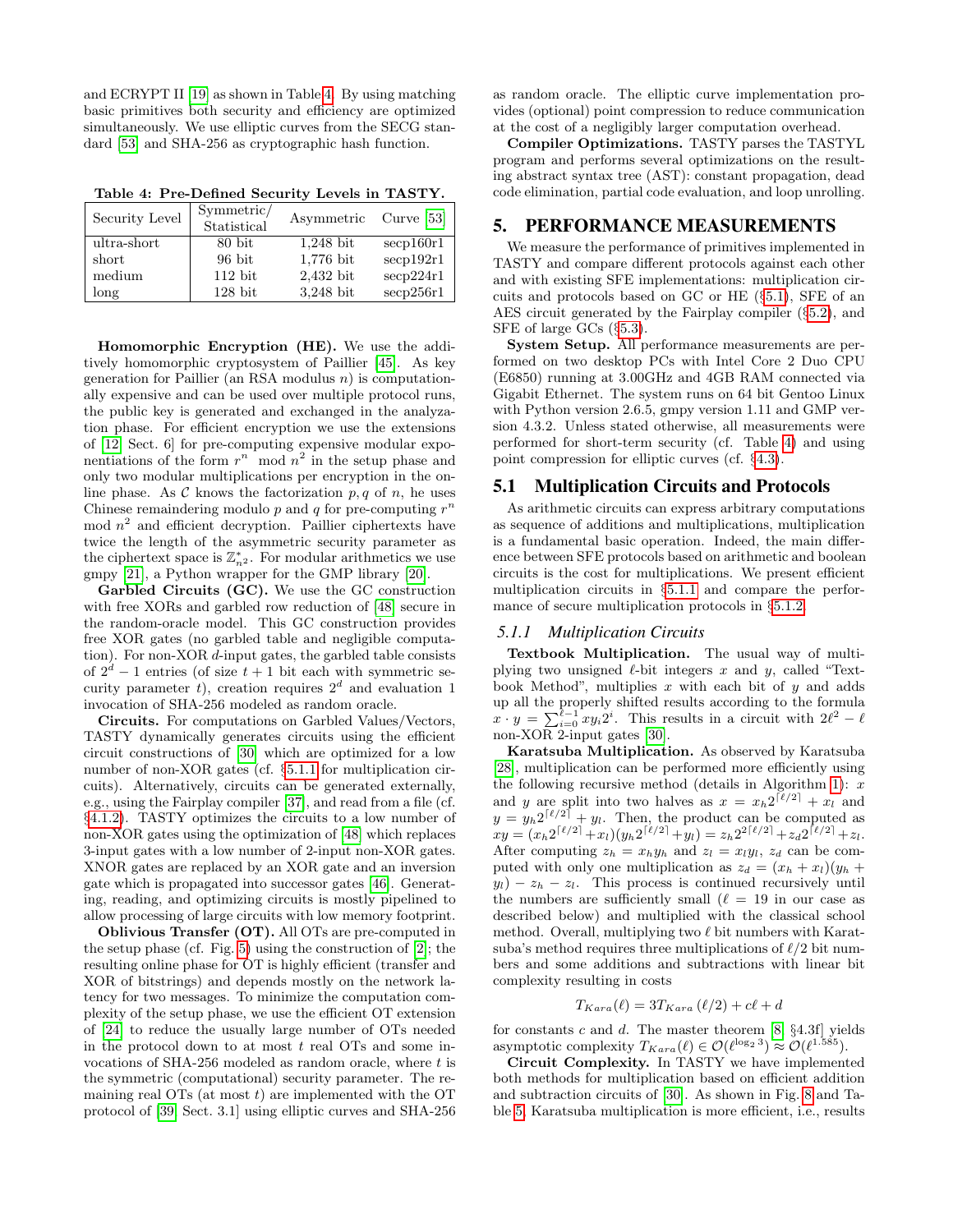<span id="page-9-1"></span>Algorithm 1 Karatsuba multiplication

|     | 1: function KARATSUBA $(x, y)$                                                | $\triangleright x, y$ are l-bit integers                |
|-----|-------------------------------------------------------------------------------|---------------------------------------------------------|
| 2:  | if $\ell$ < 19 then                                                           |                                                         |
| 3:  | return $Text{EXTBOOK}(x, y)$                                                  |                                                         |
| 4:  | end if                                                                        |                                                         |
| 5:  | $x_h  x_l \leftarrow x$                                                       | $\triangleright x = x_h 2^{\lceil \ell/2 \rceil} + x_l$ |
| 6:  | $y_h  y_l \leftarrow y$                                                       | $\triangleright y = y_h 2^{\lceil \ell/2 \rceil} + y_l$ |
| 7:  | $P_h \leftarrow \text{KARATSUBA}(x_h, y_h)$                                   |                                                         |
| 8:  | $P_l \leftarrow$ KARATSUBA $(y_l, y_l)$                                       |                                                         |
| -9: | $x_s \leftarrow x_h + x_l$                                                    |                                                         |
| 10: | $y_s \leftarrow y_h + y_l$                                                    |                                                         |
| 11: | $P_s \leftarrow \text{KARATSUBA}(x_s, y_s)$                                   |                                                         |
| 12: | $P_d \leftarrow P_s - P_h - P_l$                                              |                                                         |
| 13: | return $(P_h 2^{2\lceil \ell/2 \rceil}) + P_d 2^{\lceil \ell/2 \rceil} + P_l$ |                                                         |
|     | 14: end function                                                              |                                                         |

in circuits with less non-XOR gates, than Textbook multiplication already for multiplication of 20 bit operands. By interpolating through the points for bitlength  $\ell \in \{32, 64, 128\}$ and solving the resulting system of linear equations we obtain as approximation for the number of non-XOR gates

$$
T_{Kara}(\ell) \approx 9.0165 \ell^{1.585} - 13.375 \ell - 34.
$$



<span id="page-9-2"></span>Figure 8: Size of Multiplication Circuits

<span id="page-9-3"></span>Table 5: Size of Multiplication Circuits (in number of 2-input non-XOR gates)

| Bitlength $\ell$ | 19      | 20      | 32       | 64       | 128    |
|------------------|---------|---------|----------|----------|--------|
| Textbook         | 703     | 780     | 2.016    | 8.128    | 32.640 |
| Karatsuba        | 703     | 721     | 1.729    | 5.683    | 17.973 |
| Improvement      | $0.0\%$ | $7.6\%$ | $14.2\%$ | $30.1\%$ | 44.9 % |

#### <span id="page-9-0"></span>*5.1.2 Multiplication Protocols*

Using TASTY we compare the performance of different secure multiplication protocols based on homomorphic encryption (HE) and garbled circuits (GC). For this we constructed four basic test cases. For each SFE paradigm, we consider the case where both inputs are provided by one party ( $S$  for GC1 and  $C$  for HE1), or one by each of the parties (GC2 and HE2). The inputs are Unsigned  $\ell$ -bit values and the output, a  $2\ell$ -bit Unsigned value is converted into a Plain output for  $\mathcal{C}$ . In the following, we compare the communication- and the computation complexity of the setup- and online phase of the protocols.



<span id="page-9-4"></span>Figure 9: Multiplication Protocols: Communication

Communication (cf. Fig. [9\)](#page-9-4). Our experiments show that GC-based multiplication requires a substantial amount of setup communication (for transfer of GCs) whereas the online communication of GC is better than HE for multiplication of small values. The online communication for multiplying with HE is independent of the bitlength  $\ell$  as a constant number of ciphertexts (2 for HE1 and 5 for HE2) is exchanged. For multiplying with GC, the setup communication grows rapidly due to the large size of the GCs, whereas the online communication complexity grows much slower.

**Setup Time (cf. Fig. [10\(a\)\)](#page-10-2).** The time of the setup phase for GC-based multiplication protocols depends on the bitlength  $\ell$  as GCs need to be computed; for better visualization we do not plot GC setup times for  $S$  in Fig. [10\(a\)](#page-10-2) as they are similar to those of  $C$ . For HE-based multiplication, the setup time is independent of  $\ell$  as a constant number of encryptions is pre-computed.

Online Time (cf. Fig. [10\(b\)\)](#page-10-3). For GC-based multiplication, the time needed by  $C$  depends on the size of the evaluated GC which grows with the bitlength  $\ell$ ; GC's online time for  $S$  is negligible. For HE-based multiplication, the time in the online phase is almost independent of  $\ell$  for small bitlengths.

Conclusion. The setup phase for GC-based multiplication is substantially more expensive than that of HE-based multiplication. However, for small values, GC-based multiplication can result in a faster online time than HE-based multiplication. Furthermore, GC-based multiplication, in contrast to HE-based multiplication, needs no (when composed with other GC-based computations) or negligible online interaction and workload for S.

Parallel Multiplications. When N multiplications are done in parallel, e.g., component-wise multiplication of two vectors of N components, time and data complexity of GCbased multiplication grows linearly in N. HE-based parallel multiplication increases slower as multiple homomorphic values can be packed before sending from  $S$  to  $C$  (cf. §[2.1\)](#page-3-3).

Security Level. We note that when the security level is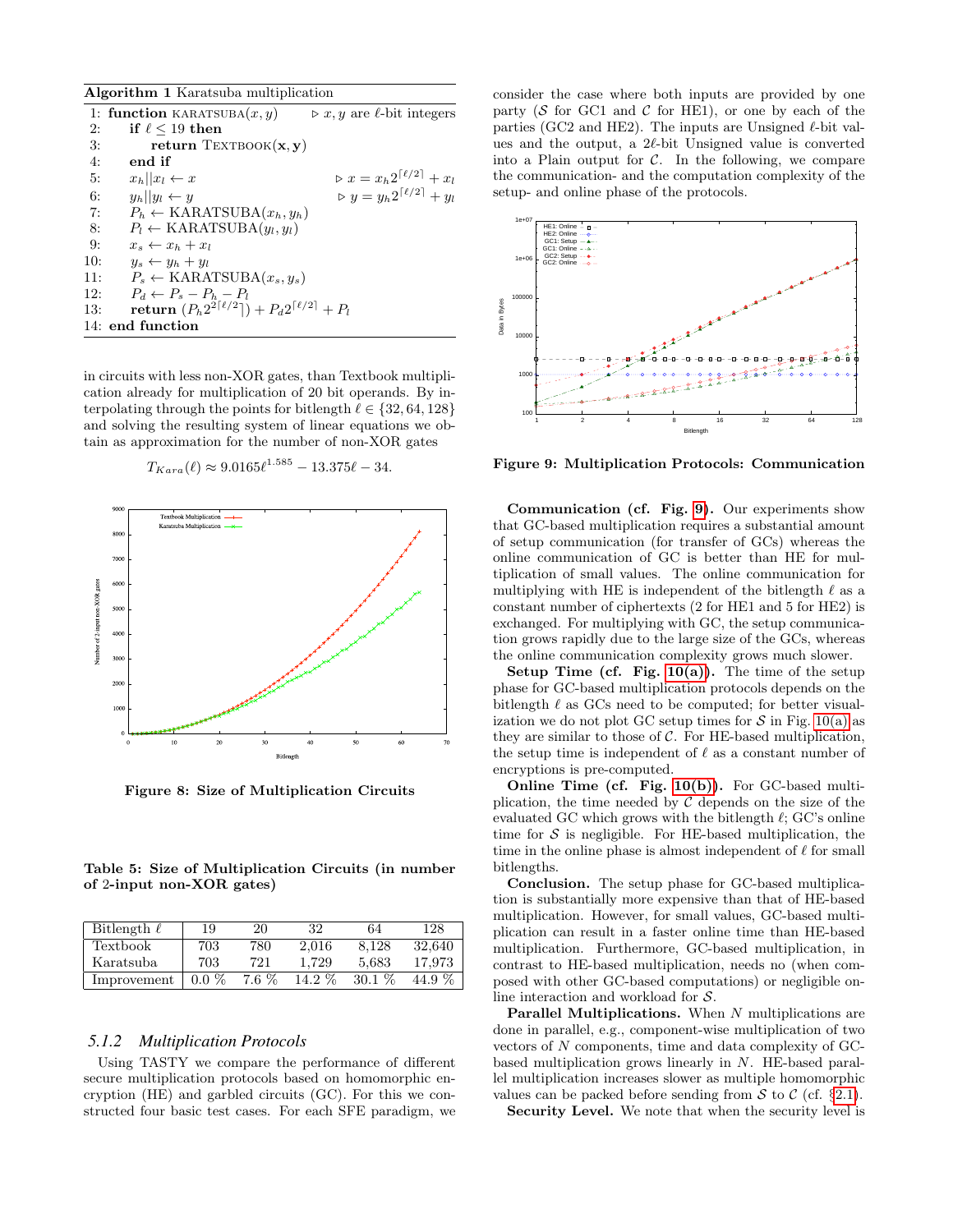<span id="page-10-2"></span>

<span id="page-10-3"></span>Figure 10: Multiplication Protocols: Times

increased to medium- or even long-term security, the performance of HE-based multiplication decreases rapidly while the performance of GC-based multiplication is affected only moderately, as the asymmetric security parameter grows substantially faster than the symmetric one (cf. Table [4\)](#page-8-3).

# <span id="page-10-0"></span>5.2 Evaluation of Fairplay Circuits and AES

As described in §[4.1.2,](#page-7-2) TASTY can evaluate externally generated file circuits. Using this feature, we compare the performance of TASTY for evaluation of the AES functionality with the state of the art software implementation of GCs reported in [\[48,](#page-13-8) Table 2] which is implemented in  $C++$ and measured on two machines also with Intel Core 2 Duo's running at 3.0 GHz and 4GB of RAM connected by gigabit ethernet. We use the AES circuit of [\[48\]](#page-13-8) which has 128 bit input bits provided by each party, 128 output bits for  $\mathcal C$  and is optimized for a low number of non-XOR gates (22, 594 XOR gates and 11, 286 non-XOR 2-input gates).

The performance of different GC implementations for evaluating the AES functionality is compared in Table [6:](#page-10-4)

For ultra-short-term security, when evaluating AES with Fairplay's Java runtime [\[37\]](#page-12-11), we see that Fairplay requires substantially more communication than TASTY, as Fairplay provides no free XOR gates (2/3 of the gates are XOR gates). Also TASTY's time complexity is slightly better than that of Fairplay due to free XOR and more efficient OT.

Also for long-term security, TASTY's online phase is faster

<span id="page-10-4"></span>Table 6: GC Evaluation of AES. Times in seconds.

|              |             |       | Time   |       | KByte |
|--------------|-------------|-------|--------|-------|-------|
|              | Security    | Setup | Online | Total | Total |
| [37          | ultra-short |       |        |       | 3760  |
| <b>TASTY</b> | ultra-short | 2.9   | 0.4    | 3.3   | 567   |
| (48)         | long        |       |        |       | 503   |
| <b>TASTY</b> | long        | 4.0   | 0.5    | 4.5   | 860   |

than that of [\[48\]](#page-13-8) by an order of magnitude. Recall, a short online phase, i.e., latency from providing the inputs until obtaining the outputs, is important for many real-world applications. To minimize this, TASTY shifts most computations into the less time-critical setup phase (cf. §[4\)](#page-5-0). Also TASTY has a slightly shorter total time than [\[48\]](#page-13-8), whereas the data complexity is slightly larger due to less optimal data serialization in Python. More detailed, the setup time of [\[48\]](#page-13-8) is 1s for GC creation and 1s for data transfer, and the online time is 3s for  $OT<sup>7</sup>$  $OT<sup>7</sup>$  $OT<sup>7</sup>$  and 2s for GC evaluation. In TASTY the setup time is dominated by 1.1s for OT and 1.8s for GC creation, and the online time is dominated by 0.4s for GC evaluation.

# <span id="page-10-1"></span>5.3 Evaluation of Large GCs

As AES, compared in §[5.2,](#page-10-0) is the only non-trivial circuit for which performance results are reported in [\[48\]](#page-13-8) and the code is not available yet, we compare the performance of TASTY for evaluation of large GCs with the original Fairplay system [\[37\]](#page-12-11) implemented in Java.

Our test circuits have 10 unsigned [8](#page-10-6)-bit input values $8$  provided by  $C$ ,  $|C|$  non-XOR 2-input gates and one output bit for  $S$ . For our measurements we use ultra-short term security parameters which provide the same security as Fairplay. Our measurement results are shown in Table [7.](#page-11-10)

Comparison. Memory. With 4GB memory, Fairplay was not able to evaluate circuits with  $2^{22}$  gates and raised an OutOfMemoryError, while TASTY ran out of memory for circuits with  $2^{23}$  gates. In both cases, the huge blowup in memory is due to allocation of intermediate objects for each gate.

Communication. As expected, TASTY needs less communication than Fairplay as the chosen GC technique needs 3 instead of 4 entries per garbled 2-input non-XOR gate. Further, as GC is transferred in the setup phase, TASTY's online communication is independent of the circuit size.

Time. TASTY's setup time is slower than Fairplay's total time by approximately a factor of 2 which we assume is due to less efficient internal data structures and nested function calls in the completely interpreted Python language compared to bytecode-compiled Java. On the other hand, TASTY's online time is faster than the total time of Fairplay by factor 2 as we shifted complexity into the setup phase.

Conclusion. From the performance measurements with previous GC implementations in §[5.2](#page-10-0) and §[5.3](#page-10-1) we conclude that choosing more efficient primitives has large impact on the communication complexity whereas the memory and time complexity are dominated by non-cryptographic factors

<span id="page-10-6"></span><span id="page-10-5"></span> $^7\mathrm{As}$  OT seemed not to be the performance bottleneck in [\[48\]](#page-13-8), they implemented a less efficient, UC secure OT protocol. <sup>8</sup>This yields the maximum number of 80 OTs before the OT extension kicks in which is not provided by Fairplay.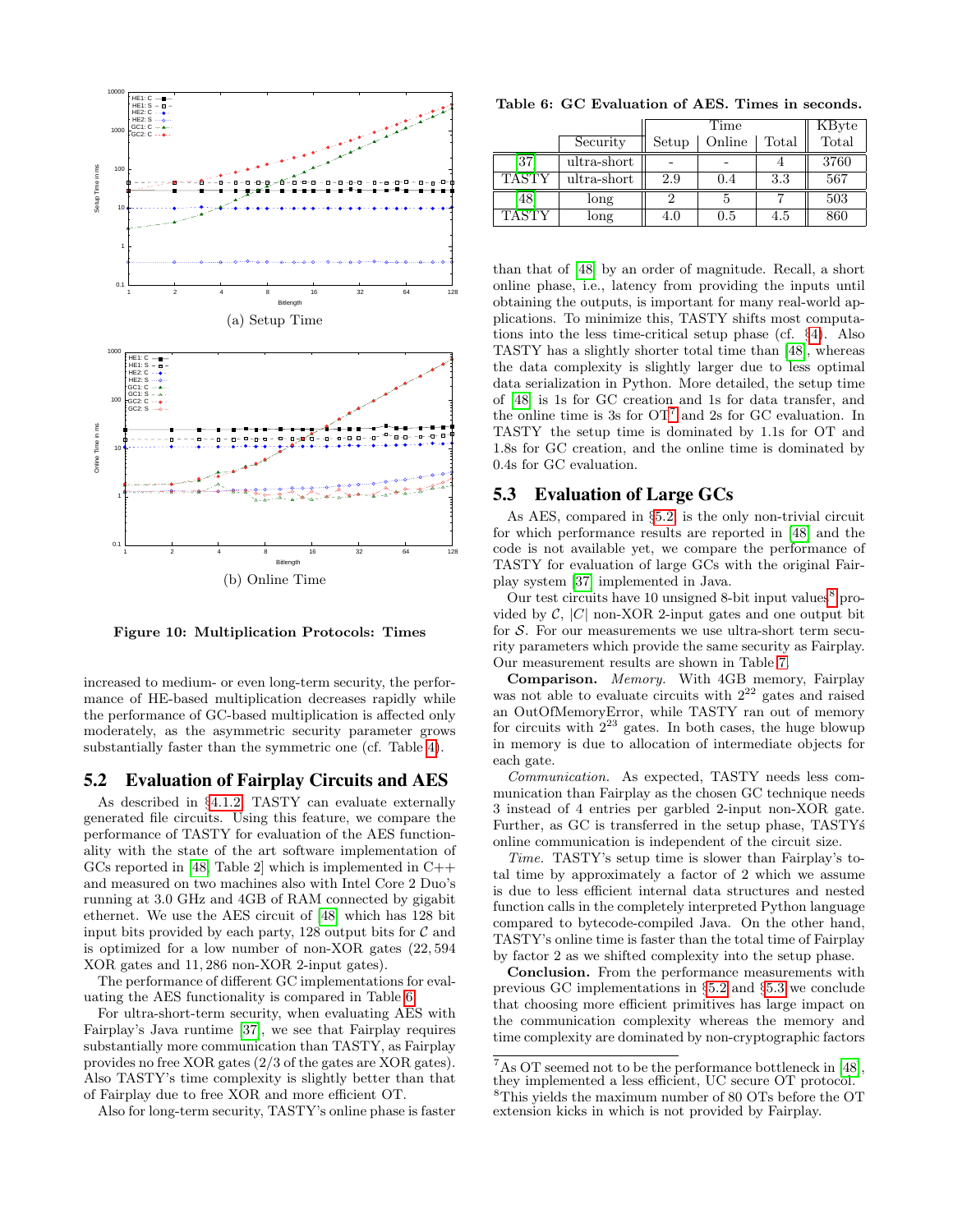<span id="page-11-10"></span>Table 7: Evaluation of Large GCs

|                  | Time [s]       |              |        | Communication [MB] |              |        |
|------------------|----------------|--------------|--------|--------------------|--------------|--------|
|                  | $[37]$         | <b>TASTY</b> |        |                    | <b>TASTY</b> |        |
| $\left C\right $ |                | Setup        | Online | $[37]$             | Setup        | Online |
| $2^{10}$         | $\overline{2}$ | 0.8          | 0.3    | 0.155              | 0.07         | 0.003  |
| $2^{15}$         | 4              | 6            |        | 3.67               | 1.7          | 0.003  |
| $2^{18}$         | 17             | 44           | 8      | 28.8               | 13.5         | 0.003  |
| $2^{20}$         | 80             | 177          | 32     | 113                | 54.2         | 0.003  |
| $2^{21}$         | 175            | 368          | 65     | 226                | 109          | 0.003  |
| $2^{22}$         |                | 787          | 132    |                    | 217          | 0.003  |
| $^{-}_{2^{23}}$  |                |              |        |                    |              |        |

such as optimizing data structures and flow for the selected programming language.

# <span id="page-11-2"></span>6. FUTURE WORK

To facilitate future work, TASTY is available for download at [\[56\]](#page-13-16). It is ready for being used as a tool for describing, implementing, benchmarking, and comparing protocols for many privacy-preserving applications. It could also be extended into a platform for comparing cryptographic primitives, e.g., rapidly emerging (fully) homomorphic encryption schemes.

Further Primitives. By adding 1-out-of-n OT as further primitive, TASTY could be used for Hamming distance based computations [\[25\]](#page-12-27) (based on HE and 1-out-of- $n$  OT) with application to secure face identification [\[44\]](#page-13-1). Also other additively homomorphic encryption schemes for large [\[12\]](#page-12-4) or small [\[9,](#page-11-11) [10\]](#page-11-12) ciphertext space, or the schemes of [\[6,](#page-11-7) [18\]](#page-12-19) which allow arbitrary many additions and one multiplication might be useful for some protocols. If applications require multiplication of very large numbers within a circuit one might consider implementation of multiplication circuits which are asymptotically faster than Karatsuba multiplication, e.g., Toom-3 [\[29,](#page-12-28) Sect. 4.3.3.A] splits each factor into 3 parts and performs 5 instead of 9 sub-multiplications resulting in complexity  $\Theta(n^{\log_3 5}) \approx \Theta(n^{1.47})$ .

Compilation to TASTYL. As a long-term goal it would be beneficial to automatically generate TASTYL programs from a high-level description of the algorithm to be computed securely in a function description language such as Fairplay's SFDL language (cf. §[1.2\)](#page-1-0). Using TASTY's capabilities for measuring the costs of the generated protocols the compilation process could automatically choose between circuits or homomorphic encryption (with one out of multiple homomorphic encryption schemes) for specific sub-tasks to generate highly efficient protocols.

Streaming vs. Pre-Computation. As discussed in §[4,](#page-5-0) a crucial design goal of TASTY is to shift as many operations as possible into the setup phase resulting in a highly efficient online phase. This paradigm is justified when the two parties have a long-term relation where the function is known in advance and pre-computations can be performed ahead of time; this leads to a quick response time once the parties provide their inputs in the online phase. In some application scenarios where parties make ad-hoc decision when and what to compute securely, such pre-computations are not possible. HE-based SFE protocols naturally allow to change the evaluated functionality on-the-fly and stream data as soon as it is ready to keep CPUs and network busy simultaneously (e.g., as implemented in VIFF [\[11\]](#page-11-4)). Also GC-based

SFE protocols can be adapted to this streaming scenario as described in [\[26,](#page-12-29) [27,](#page-12-30) [51\]](#page-13-19): In contrast to the compilation paradigm used in Fairplay [\[37,](#page-12-11) [3\]](#page-11-3), TASTY already generates the circuits on-the-fly gate-by-gate. Fore each gate, the garbled table can be generated on-the-fly [\[26\]](#page-12-29), sent over the network and evaluated directly [\[27\]](#page-12-30). Also OT can be extended on-the-fly as mentioned in [\[24\]](#page-12-26).

# 7. ACKNOWLEDGEMENTS

We thank anonymous reviewers of ACM CCS'10 for their helpful comments and Benny Pinkas for his suggestions on an early version of this paper. This work was funded by EU FP7 project CACE and ECRYPT II.

#### 8. REFERENCES

- <span id="page-11-1"></span>[1] M. Barni, P. Failla, V. Kolesnikov, R. Lazzeretti, A.-R. Sadeghi, and T. Schneider. Secure evaluation of private linear branching programs with medical applications. In European Symposium on Research in Computer Security (ESORICS'09), volume 5789 of LNCS, pages 424–439. Springer, 2009.
- <span id="page-11-8"></span>[2] D. Beaver. Precomputing oblivious transfer. In Advances in Cryptology – CRYPTO'95, volume 963 of LNCS, pages 97–109. Springer, 1995.
- <span id="page-11-3"></span>[3] A. Ben-David, N. Nisan, and B. Pinkas. FairplayMP: a system for secure multi-party computation. In ACM Conference on Computer and Communications Security (ACM CCS'08), pages 257–266. ACM, 2008. <http://fairplayproject.net/fairplayMP.html>.
- <span id="page-11-6"></span>[4] M. Ben-Or, S. Goldwasser, and A. Wigderson. Completeness theorems for non-cryptographic fault-tolerant distributed computation. In Symp. on Theory of Comp. (STOC'88), pages  $1-10$ . ACM, 1988.
- <span id="page-11-5"></span>[5] D. Bogdanov, S. Laur, and J. Willemson. Sharemind: A framework for fast privacy-preserving computations. In European Symposium on Research in Computer Security (ESORICS'08), volume 5283 of LNCS, pages 192–206. Springer, 2008.
- <span id="page-11-7"></span>[6] D. Boneh, E.-J. Goh, and K. Nissim. Evaluating 2-DNF formulas on ciphertexts. In Theory of Cryptography (TCC'05), volume 3378 of LNCS, pages 325–341. Springer, 2005.
- <span id="page-11-0"></span>[7] J. Brickell, D. E. Porter, V. Shmatikov, and E. Witchel. Privacy-preserving remote diagnostics. In ACM Conference on Computer and Communications Security (ACM CCS'07), pages 498–507. ACM, 2007.
- <span id="page-11-9"></span>[8] T. H. Cormen, C. E. Leiserson, R. L. Rivest, and C. Stein. Introduction to Algorithms, Second Edition. MIT Press and McGraw-Hill Book Company, 2001.
- <span id="page-11-11"></span>[9] I. Damgård, M. Geisler, and M. Krøigaard. Efficient and secure comparison for on-line auctions. In Australasian Conference on Information Security and Privacy (ACISP'07), volume 4586 of LNCS, pages 416–430. Springer, 2007.
- <span id="page-11-12"></span>[10] I. Damgård, M. Geisler, and M. Krøigaard. A correction to "Efficient and Secure Comparison for On-Line Auctions". Cryptology ePrint Archive, Report 2008/321, 2008. <http://eprint.iacr.org>.
- <span id="page-11-4"></span>[11] I. Damgård, M. Geisler, M. Krøigård, and J. B. Nielsen. Asynchronous multiparty computation: Theory and implementation. In Public Key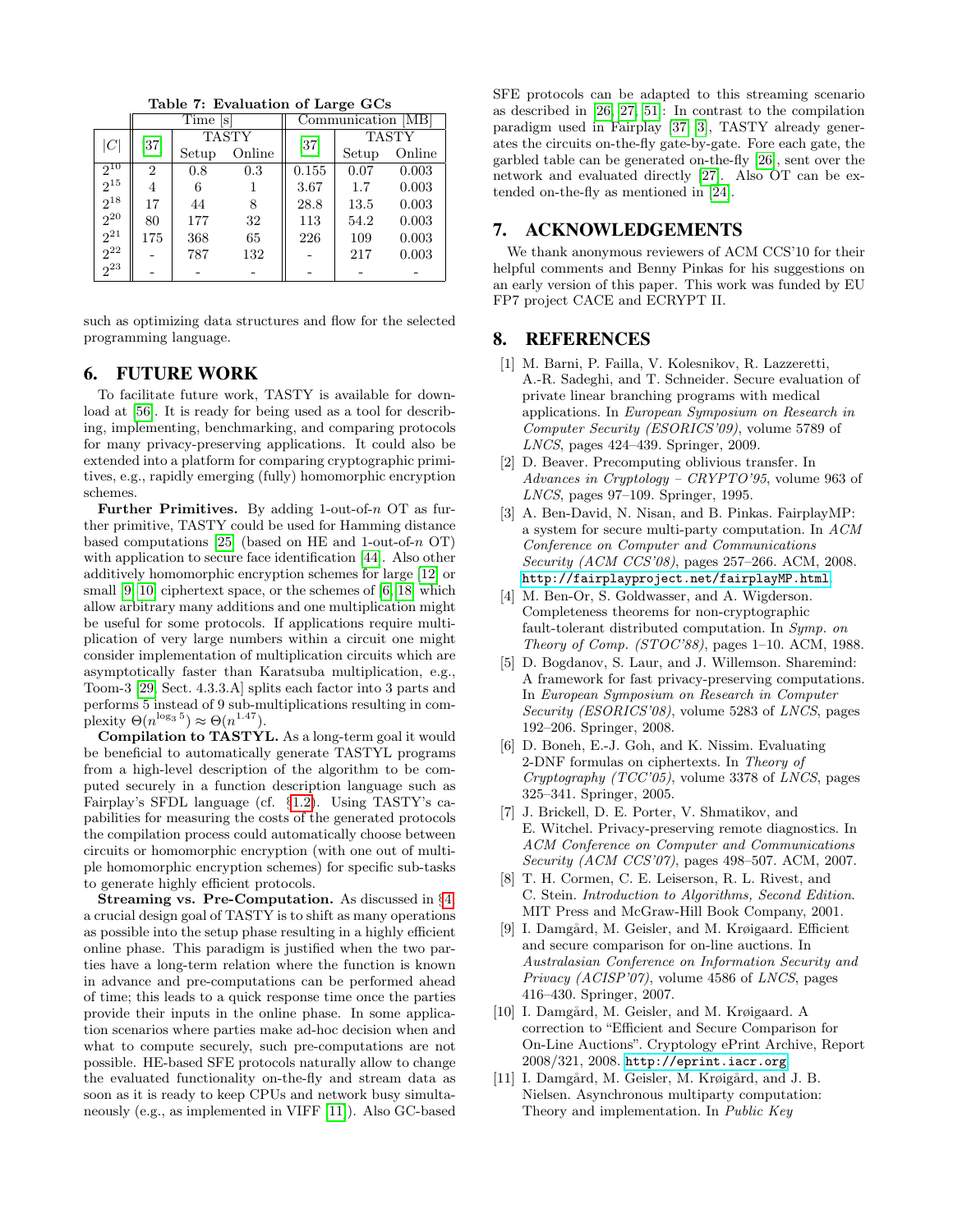Cryptography (PKC'09), volume 5443 of LNCS, pages 160–179. Springer, 2009. <http://viff.dk>.

- <span id="page-12-4"></span>[12] I. Damgård and M. Jurik. A generalisation, a simplification and some applications of paillier's probabilistic public-key system. In Public-Key Cryptography (PKC'01), volume 1992 of LNCS, pages 119–136. Springer, 2001.
- <span id="page-12-6"></span>[13] M. Dijk, C. Gentry, S. Halevi, and V. Vaikuntanathan. Fully homomorphic encryption over the integers. In Advances in Cryptology – EUROCRYPT'10, LNCS, pages 24–43. Springer, 2010.
- <span id="page-12-17"></span>[14] T. El Gamal. A public key cryptosystem and a signature scheme based on discrete logarithms. In Advances in Cryptology – CRYPTO'84, volume 196 of LNCS, pages 10–18. Springer, 1985.
- <span id="page-12-3"></span>[15] Z. Erkin, M. Franz, J. Guajardo, S. Katzenbeisser, I. Lagendijk, and T. Toft. Privacy-preserving face recognition. In Privacy Enhancing Technologies  $(PET'09)$ , volume 5672 of *LNCS*, pages 235–253. Springer, 2009.
- <span id="page-12-21"></span>[16] M. J. Freedman, K. Nissim, and B. Pinkas. Efficient private matching and set intersection. In Advances in  $Cryptography - EUROCRYPT'04$ , volume 3027 of LNCS, pages 1–19. Springer, 2004.
- <span id="page-12-5"></span>[17] C. Gentry. Fully homomorphic encryption using ideal lattices. In ACM Symposium on Theory of Computing (STOC'09), pages 169–178. ACM, 2009.
- <span id="page-12-19"></span>[18] C. Gentry, S. Halevi, and V. Vaikuntanathan. A simple BGN-type cryptosystem from LWE. In Advances in Cryptology – EUROCRYPT'10, volume 6110 of LNCS, pages 506–522. Springer, 2010.
- <span id="page-12-23"></span>[19] D. Giry and J.-J. Quisquater. Cryptographic key length recommendation, 2010. <http://keylength.com>.
- <span id="page-12-25"></span>[20] GMP – GNU multi precision arithmetic library. <http://gmplib.org>.
- <span id="page-12-24"></span>[21] gmpy – multiprecision arithmetic for Python. <http://code.google.com/p/gmpy>.
- <span id="page-12-22"></span>[22] Gnuplot.py. <http://gnuplot-py.sourceforge.net>.
- <span id="page-12-0"></span>[23] W. Henecka, S. Kögl, A.-R. Sadeghi, T. Schneider, and I. Wehrenberg. TASTY: Tool for Automating Secure Two-partY computations. In ACM Conference on Computer and Communications Security (ACM CCS'10), pages 451–462. ACM, 2010.
- <span id="page-12-26"></span>[24] Y. Ishai, J. Kilian, K. Nissim, and E. Petrank. Extending oblivious transfers efficiently. In Advances in Cryptology – CRYPTO'03, volume 2729 of LNCS, pages 145–161. Springer, 2003.
- <span id="page-12-27"></span>[25] A. Jarrous and B. Pinkas. Secure hamming distance based computation and its applications. In Applied Cryptography and Network Security (ACNS'09), volume 5536 of LNCS, pages 107–124. Springer, 2009.
- <span id="page-12-29"></span>[26] K. Järvinen, V. Kolesnikov, A.-R. Sadeghi, and T. Schneider. Embedded SFE: Offloading server and network using hardware tokens. In Financial Cryptography and Data Security (FC'10), volume 6052 of LNCS, pages 207–221. Springer, 2010.
- <span id="page-12-30"></span>[27] K. Järvinen, V. Kolesnikov, A.-R. Sadeghi, and T. Schneider. Garbled circuits for leakage-resilience: Hardware implementation and evaluation of one-time programs. In Cryptographic Hardware and Embedded Systems (CHES'10), volume 6225 of LNCS, pages

383–397. Springer, 2010.

- <span id="page-12-9"></span>[28] A. Karatsuba and Y. Ofman. Multiplication of many-digital numbers by automatic computers. SSSR Academy of Sciences, 145:293–294, 1962.
- <span id="page-12-28"></span>[29] D. E. Knuth. The Art of Computer Programming, Volume II: Seminumerical Algorithms, 3rd Edition. Addison-Wesley, 1997.
- <span id="page-12-18"></span>[30] V. Kolesnikov, A.-R. Sadeghi, and T. Schneider. Improved garbled circuit building blocks and applications to auctions and computing minima. In Cryptology and Network Security (CANS'09), volume 5888 of LNCS, pages 1–20. Springer, 2009.
- <span id="page-12-8"></span>[31] V. Kolesnikov, A.-R. Sadeghi, and T. Schneider. A systematic approach to practically efficient general two-party secure function evaluation protocols and their modular design. Journal of Computer Security  $(JCS)$ , 21(2):283-315, 01 2013. Preliminary version available at <http://eprint.iacr.org/2010/079>.
- <span id="page-12-7"></span>[32] V. Kolesnikov and T. Schneider. A practical universal circuit construction and secure evaluation of private functions. In Financial Cryptography and Data Security (FC'08), volume 5143 of LNCS, pages 83-97. Springer, 2008.
- <span id="page-12-20"></span>[33] Y. Lindell and B. Pinkas. A proof of Yao's protocol for secure two-party computation. Journal of Cryptology, 22(2):161–188, 2009. Cryptology ePrint Archive: Report 2004/175.
- <span id="page-12-2"></span>[34] Y. Lindell and B. Pinkas. Secure multiparty computation for privacy-preserving data mining. J. of Privacy and Confidentiality, 1(1):59–98, 2009.
- <span id="page-12-10"></span>[35] Y. Lindell, B. Pinkas, and N. Smart. Implementing two-party computation efficiently with security against malicious adversaries. In Security and Cryptography for Networks (SCN'08), volume 5229 of LNCS, pages 2–20. Springer, 2008.
- <span id="page-12-14"></span>[36] P. MacKenzie, A. Oprea, and M. K. Reiter. Automatic generation of two-party computations. In ACM Conference on Computer and Communications Security (ACM CCS'03), pages 210–219. ACM, 2003.
- <span id="page-12-11"></span>[37] D. Malkhi, N. Nisan, B. Pinkas, and Y. Sella. Fairplay — a secure two-party computation system. In USENIX Security Symposium, 2004. <http://fairplayproject.net/fairplay.html>.
- <span id="page-12-15"></span>[38] T. Moran. The qilin crypto SDK – an open-source java SDK for rapid prototyping of cryptographic protocols. <http://qilin.seas.harvard.edu>.
- <span id="page-12-16"></span>[39] M. Naor and B. Pinkas. Efficient oblivious transfer protocols. In ACM-SIAM Symposium On Discrete Algorithms (SODA'01), pages 448–457. Society for Industrial and Applied Mathematics, 2001.
- <span id="page-12-1"></span>[40] M. Naor, B. Pinkas, and R. Sumner. Privacy preserving auctions and mechanism design. In ACM Conf. on Electronic Commerce, pages 129–139, 1999.
- <span id="page-12-13"></span>[41] J. D. Nielsen. *Languages for Secure Multiparty* Computation and Towards Strongly Typed Macros. PhD thesis, University of Aarhus, Denmark, 2009.
- <span id="page-12-12"></span>[42] J. D. Nielsen and M. I. Schwartzbach. A domain-specific programming language for secure multiparty computation. In Workshop on Programming Languages and Analysis for Security (PLAS'07), pages 21–30. ACM, 2007.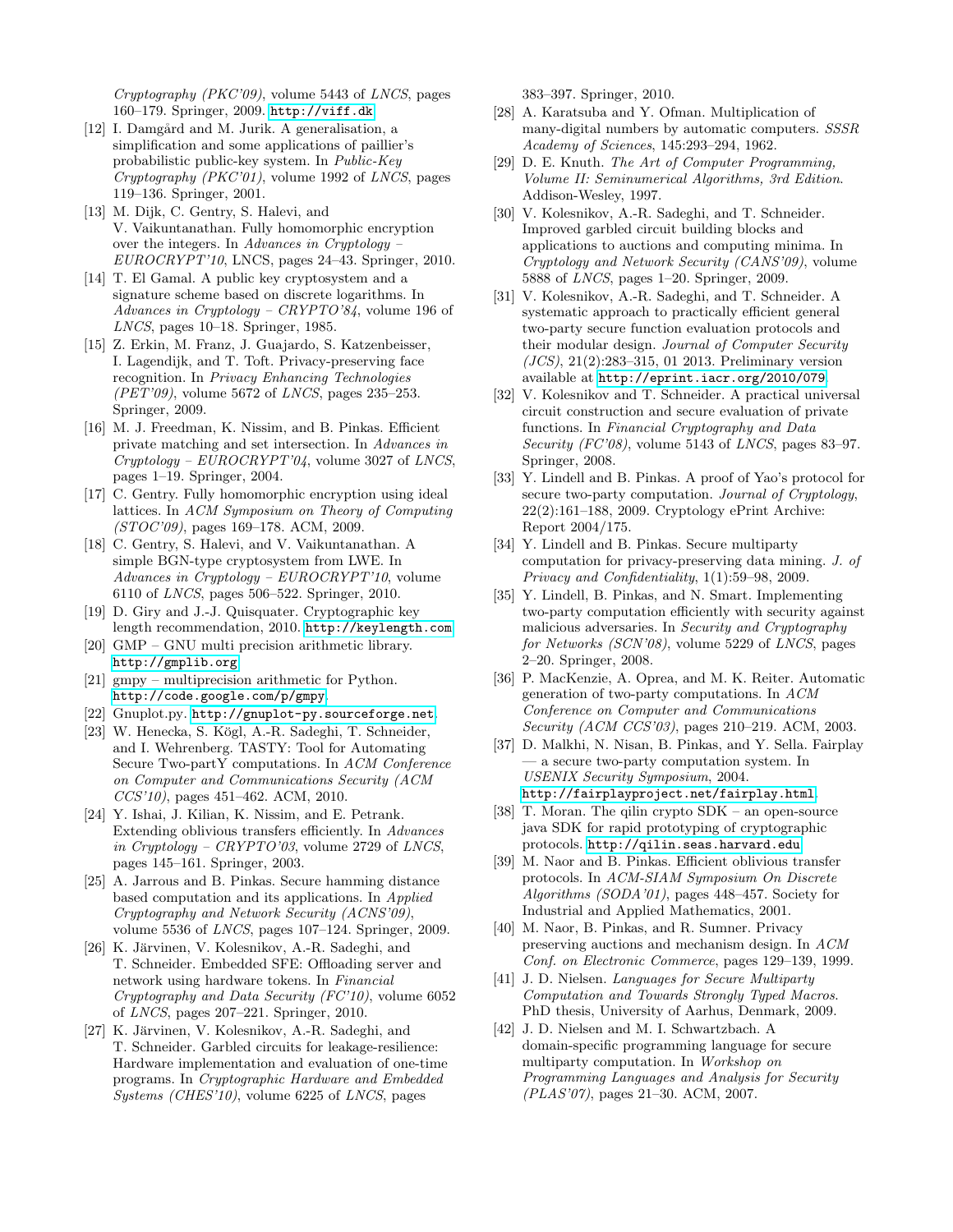- <span id="page-13-9"></span>[43] J. Nzouonta, M. C. Silaghi, and M. Yokoo. Secure computation for combinatorial auctions and market exchanges. In Autonomous Agents and Multiagent Systems (AAMAS'04), pages 1398–1399. IEEE, 2004.
- <span id="page-13-1"></span>[44] M. Osadchy, B. Pinkas, A. Jarrous, and B. Moskovich. SCiFI - a system for secure face identification. In IEEE Symposium on Security & Privacy (S&P'10), pages 239–254. IEEE, 2010.
- <span id="page-13-3"></span>[45] P. Paillier. Public-key cryptosystems based on composite degree residuosity classes. In Advances in Cryptology – EUROCRYPT'99, volume 1592 of LNCS, pages 223–238. Springer, 1999.
- <span id="page-13-18"></span>[46] A. Paus, A.-R. Sadeghi, and T. Schneider. Practical secure evaluation of semi-private functions. In Applied Cryptography and Network Security (ACNS'09), volume 5536 of LNCS, pages 89–106. Springer, 2009.
- <span id="page-13-12"></span>[47] T. P. Pedersen. Non-interactive and information-theoretic secure verifiable secret sharing. In Advances in Cryptology – CRYPTO'91, volume 576 of LNCS, pages 129–140. Springer, 1992.
- <span id="page-13-8"></span>[48] B. Pinkas, T. Schneider, N. P. Smart, and S. C. Williams. Secure two-party computation is practical. In Advances in Cryptology – ASIACRYPT'09, volume 5912 of LNCS, pages 250–267. Springer, 2009.
- <span id="page-13-7"></span>[49] A.-R. Sadeghi and T. Schneider. Generalized universal circuits for secure evaluation of private functions with application to data classification. In International Conference on Information Security and Cryptology  $(ICISC'08)$ , volume 5461 of *LNCS*, pages 336-353. Springer, 2008.
- <span id="page-13-0"></span>[50] A.-R. Sadeghi, T. Schneider, and I. Wehrenberg. Efficient privacy-preserving face recognition. In 12th International Conference on Information Security and Cryptology (ICISC '09), LNCS. Springer, 2009.
- <span id="page-13-19"></span>[51] A.-R. Sadeghi, T. Schneider, and M. Winandy. Token-based cloud computing – secure outsourcing of data and arbitrary computations with lower latency. In Trust and Trustworthy Computing (TRUST'10) - Workshop on Trust in the Cloud, volume 6101 of LNCS, pages 417–429. Springer, 2010.
- <span id="page-13-11"></span>[52] A. Schröpfer, F. Kerschbaum, D. Biswas, S. Geißinger, and C. Schütz.  $L1$  – faster development and benchmarking of cryptographic protocols. In ECRYPT Workshop on Software Performance Enhancements for Encryption and Decryption and Cryptographic Compilers (SPEED-CC '09), October 12-13, 2009.
- <span id="page-13-17"></span>[53] Standards for efficient cryptography, SEC 2: Recommended elliptic curve domain parameters. Technical report, Certicom Research, 2000. Available from <http://www.secg.org>.
- <span id="page-13-10"></span>[54] M. C. Silaghi. SMC: Secure multiparty computation language. <http://cs.fit.edu/~msilaghi/SMC/>, 2004.
- <span id="page-13-4"></span>[55] N. P. Smart and F. Vercauteren. Fully homomorphic encryption with relatively small key and ciphertext sizes. In Public Key Cryptography (PKC'10), volume 6056 of LNCS, pages 420–443. Springer, 2010.
- <span id="page-13-16"></span>[56] TASTY – Tool for Automating Secure Two-partY computations. <http://tastyproject.net>.
- <span id="page-13-14"></span>[57] M. Turk and A. Pentland. Eigenfaces for recognition. Journal of Cognitive Neuroscience, 3(1):71–86, 1991.
- <span id="page-13-6"></span>[58] L. G. Valiant. Universal circuits (preliminary report). In ACM Symposium on Theory of Computing

(STOC'76), pages 196–203. ACM, 1976.

- <span id="page-13-2"></span>[59] A. C. Yao. Protocols for secure computations. In IEEE Symposium on Foundations of Computer Science (FOCS'82), pages 160–164. IEEE, 1982.
- <span id="page-13-5"></span>[60] A. C. Yao. How to generate and exchange secrets. In IEEE Symposium on Foundations of Computer Science (FOCS'86), pages 162–167. IEEE, 1986.

# APPENDIX

# <span id="page-13-13"></span>A. SET INTERSECTION ([§3.1\)](#page-4-2) IN TASTYL

```
# \rightarrow - coding: utf-8 -*-from tasty.crypt.math import \setminusg et Poly Coefficients
def protocol(c, s):
    M = 100 # size of client's set
    N = 100 # size of server's set
    c.X = ModularVec(dim=M) . input (desc="X")s Y = ModularVec(dim=N) . input (desc="Y")\# interpolate coeffs of poly with roots c\,.\,Xc.a = getPoly Coefficients() (c.X)# encrypt and send coefficients to server
    s . ha \ll = HomomorphicVec (val=c.a)
    # evaluate and rerandomize p(y_i) under enc
    s . hbarY = HomomorphicVec (dim=N)<br>
for i in xrange (N): \# 0, ..., N-1
    for i in xrange(N):
         # eval poly using Horner scheme
         s \cdot p = s \cdot ha \cdot Mfor j in xrange (M-1,-1,-1):
              s.p = (s.p * s.Y[i]) + s.haj[i]s . hbarY [ i ] = s \cdot p * Modular() \cdot rand() + \nHomomorphic ( val=s . Y[i ] )# send\ hbarY\ to\ client\ and\ decryptc. hbarY \ll = s. hbarYc . barY = ModularVec ( val=c . hbarY )
    # compute intersection of c.X and c.barYfor e in c.X:
         if e in c.barY:
              c. output (e, desc="in output set")
```
## <span id="page-13-15"></span>B. FACE RECOGNITION ([§3.2\)](#page-4-3) IN TASTYL

```
# \rightarrow - coding: utf-8 -*def protocol(c, s):<br>
K = 12 # dim
  K = 12 # dimension of eigenspace<br>N = 10304 # number of pixels
                  # number of pixelsM = 42 # size of database
  # \text{ } Declarionss . homegabar = HomomorphicVec (\text{dim}=\text{K})s . hgamma = HomomorphicVec (dim=N)
  s . hD = Homomorphic Vec (dim=M)
  c. bot = Unsigned (val=M, bitlen=bitlength (M+1))
  c. gbot = Garbled (val=c.bot)
  # Client inputs
  c . gamma=UnsignedVec (bitlen = 8, dim=N). input()# Server inputs
  s . omega = UnsignedVec ( bitlen =32, dim=(M,K)). input ()
  s. \, \text{psi} = \text{UnsignedVec}(\text{bitlen}=8, \, \text{dim=N}). \, \text{input}()
```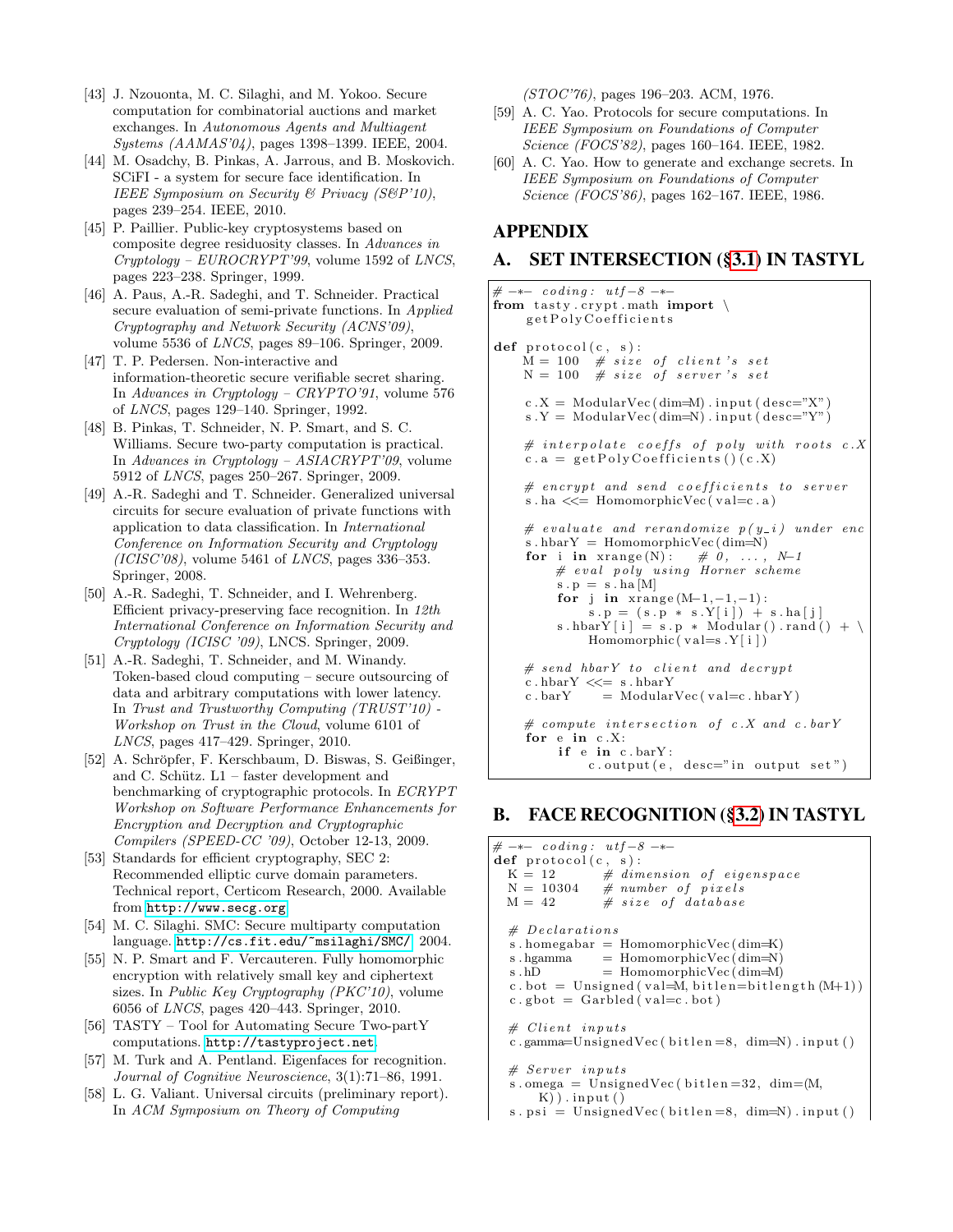```
s.u = SignedVec (bitlen =8, dim = (K, N)). input ()
s . tau = Unsigned (bitlen=50). input ()
# Projections . hgamma <<= HomomorphicVec ( v al=c . gamma)
for i in xrange(K):
  s . homegabar [i] = Homomorphic \left( val=-(s \cdot u[i]) \right).
     dot(s . \psi(s) ) + (s . \eta(s . \psi(s . \psi(s) . \psi(s)# Distances.hs3 = s.homegabar. dot(s.homegabar)for i in xrange (M):
  s . hD [i] = s . hs 3 +
       \sin \theta . \sin \theta i \sin \theta . \cot (s \cdot \cos \theta) i \sin \thetas . hD[i] += s . homegabar . dot (s . omega [i]*(-2))
# Minimum
c . gD \ll  GarbledVec (val=s .hD,
     force\_bitlen = 50, force\_signed = False)
c.gDmin_val, c.gDmin_ix=c.gD.max_value_index()c . gtau \ll Garbled (val=s . tau)
c. gcmp = c. gDmin_val < c. gtauc.gout = c.gcmp.mux(c.gbot, c.gDmin_ix)c \cdot out = Unsigned(valec . gout)if c.out == c.bot :c . output ( "no match found ")
else :
  c. out. output (desc="matched index in DB")
```
# <span id="page-14-0"></span>C. EXAMPLE: AUTOMATIC BENCHMARK-ING WITH TASTY

In this section we give a basic example how TASTY can be used to easily and automatically benchmark a TASTYL program for different parameter lengths. A high-level overview of TASTY's benchmarking capabilities is given in §[4.2.](#page-7-1)

First, we create a new TASTYL project folder by invoking

#### > tasty\_init -d our\_example

Afterwards, we adapt the benchmarking driver and the TASTYL program to our needs as shown in Fig. [11.](#page-14-1) The benchmarking driver's next\_params method yields the bitlengths for which the protocol should be run:  $l = 1, \ldots, 80$ . The TASTYL program whose performance we would like to benchmark is a protocol which chooses two random l-bit inputs and multiplies them using homomorphic encryption.

We copy the TASTY project folder (our\_example/) to client and server and invoke TASTY on both machines (client connects to server on TCP port 9000):

```
server> tasty -sd our_example
client> tasty -cd -H server:9000 our_example
```
TASTY automatically iterates over all bitlengths returned by the benchmarking driver, invokes the TASTYL program for this bitlength and stores the measured performance bench-marks into a file (results/costs.bin) on the client.<sup>[9](#page-14-2)</sup>

Finally, we adapt the post-processing script (analyze.py) as shown in Fig. [12](#page-14-3) to select the costs to be drawn into the graph and run it with the measured costs:

```
client:our_example/> tasty_post analyze.py \
                               results/costs.bin
```
The resulting graph is shown in Fig. [13.](#page-15-0) As expected, the costs are similar to HE2 in Fig. [10\(b\).](#page-10-3)

```
from tasty types driver import Driver
from tasty import utils
class BenchmarkingDriver (Driver):
  """ basic driver for benchmarking """
  def next_data_in(self):yield\; \; bit length\; \; for\; \; each\; \; protocol\; \; run:i = 1, 2, \ldots, 80 """
    for bitlen in xrange(1, 81):
       self. <i>params</i> = { "1" : <i>bitlen</i> }self. client\_inputs = \{ "x":utils . rand . randint (0, 2** bitlen -1)}
       self \, . \, server\_inputs = \{ "y":utils . rand . randint (0, 2** bitlen - 1) }
       y i e l d
driver = BenchmarkingDriver () # select driverdef protocol ( client, server, params) :
      TASTYL program to multiply two unsigned
       values held by C and S using HE ""
  # use parameter yielded by next_params
  LENGTH = params ["]"]client.x =Using ned(bitlen=LENGTH) . input(src=driver,\text{des}\,\overline{\text{c}} = "x"s e r v e r . y =Usingned (bitlen=LENGTH) . input (src=driver ,desc=" y"client.hx = Homomorphic( value = client.x)server.hx \ll= client.hx
  server.hr = server.hx * server.yclient.hr \ll= server.hr
  client.r = Unsigned(val=client.hr)client.r.output (dest=driver, desc="r")
```
#### <span id="page-14-1"></span>Figure 11: Driver and TASTYL Program (protocol.py)

```
from tasty.cost_results import extract_costs
from tasty.utils import tasty_plot
from tasty. postprocessing import *
def process_costs (cost_objs):
      Process measured cost objects """
   x \text{-values} = \lceil i \rceil"params"\lceil \rceil"\lceil \rceil" for i in
        cost_objs [0][0]]
  # select \; costs \; to \; be \; drawny_{\text{-values}} = \text{extract\_costs} (\text{cost\_objs} [0],# C's online time
     \H( "C \text{ Online}", "client > real > online > duration" ) ,# S's online time
     ("S \text{ Online", "server>=} a \geq \text{online}>duration")x_label = "bitlength" \# label of x axis
   y-label = "Time in ms" \# label of y axis
  graph_name = "Times for HE Multiplication"# draw graph into PDF file
   tasty_plot(graph_name, x_label, y_label,
        x_values, y_values, legend="inside",
        \text{outfile="multiplier} is discribed to \text{infinite.pdf} ")
```
<span id="page-14-3"></span>Figure 12: Postprocessing Script To Draw Graph (analyze.py)

<span id="page-14-2"></span><sup>9</sup>To see a list of all costs which were measured use  $\text{task} - i \text{ our}$  = xample/results/costs.bin.